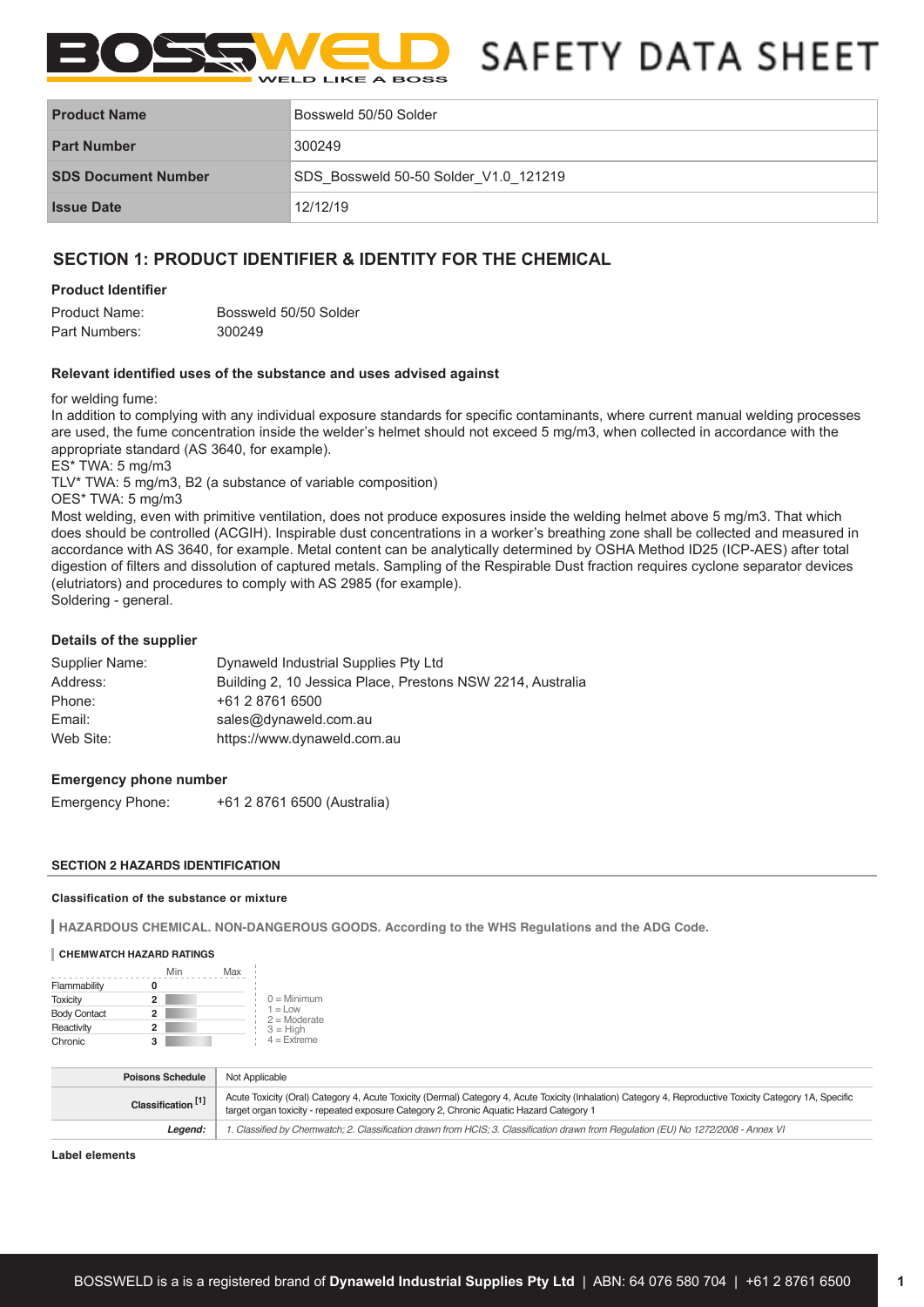

Issue Date: **19/09/2018** Print Date: **26/06/2019**

Bossweld 50/50 Solder 300249 12/12/19

**Hazard statement(s)**

**Hazard pictogram(s)**

**SIGNAL WORD DANGER**

**H302** Harmful if swallowed. **H312** Harmful in contact with skin. **H332** Harmful if inhaled.

**H360FD** May damage fertility. May damage the unborn child.

**H410** Very toxic to aquatic life with long lasting effects.

**P201** Obtain special instructions before use. **P260** Do not breathe dust/fume/gas/mist/vapours/spray.

**H373** May cause damage to organs through prolonged or repeated exposure.

# **P271** Use only outdoors or in a well-ventilated area. **P280** Wear protective gloves/protective clothing/eye protection/face protection. **P270** Do not eat, drink or smoke when using this product. **P273** Avoid release to the environment.

#### **Precautionary statement(s) Response**

**Precautionary statement(s) Prevention**

| P308+P313 | IF exposed or concerned: Get medical advice/attention.                                           |
|-----------|--------------------------------------------------------------------------------------------------|
| P363      | Wash contaminated clothing before reuse.                                                         |
| P391      | Collect spillage.                                                                                |
| P301+P312 | IF SWALLOWED: Call a POISON CENTER or doctor/physician if you feel unwell.                       |
| P302+P352 | IF ON SKIN: Wash with plenty of soap and water.                                                  |
| P304+P340 | IF INHALED: Remove victim to fresh air and keep at rest in a position comfortable for breathing. |
| P330      | Rinse mouth.                                                                                     |

## **Precautionary statement(s) Storage**

**P405** Store locked up.

**Precautionary statement(s) Disposal**

**P501** Dispose of contents/container in accordance with local regulations.

# **SECTION 3 COMPOSITION / INFORMATION ON INGREDIENTS**

#### **Substances**

See section below for composition of Mixtures

# **Mixtures**

| <b>CAS No</b> | %[weight] | Name                       |
|---------------|-----------|----------------------------|
| Not Available |           | soldering alloy consisting |
| 7439-92-1     | 40-70     | lead                       |
| 7440-31-5     | 30-60     | <u>tin</u>                 |
| 7440-36-0     | $0 - 3$   | antimony                   |
| Not Available |           | which upon use generates   |
| Not Available | NotSpec.  | welding fumes              |
| 7440-31-5     | NotSpec.  | tin fume                   |
| 7439-92-1.    | NotSpec.  | lead fumes                 |

# **SECTION 4 FIRST AID MEASURES**

## **Description of first aid measures**

| <b>Eye Contact</b> | If this product comes in contact with the eyes:<br>• Wash out immediately with fresh running water.<br>Ensure complete irrigation of the eye by keeping eyelids apart and away from eye and moving the eyelids by occasionally lifting the upper and lower lids.<br>► Seek medical attention without delay; if pain persists or recurs seek medical attention.<br>F Removal of contact lenses after an eye injury should only be undertaken by skilled personnel.<br>▶ DO NOT attempt to remove particles attached to or embedded in eye.<br>► Lay victim down, on stretcher if available and pad BOTH eyes, make sure dressing does not press on the injured eye by placing thick pads under |
|--------------------|-----------------------------------------------------------------------------------------------------------------------------------------------------------------------------------------------------------------------------------------------------------------------------------------------------------------------------------------------------------------------------------------------------------------------------------------------------------------------------------------------------------------------------------------------------------------------------------------------------------------------------------------------------------------------------------------------|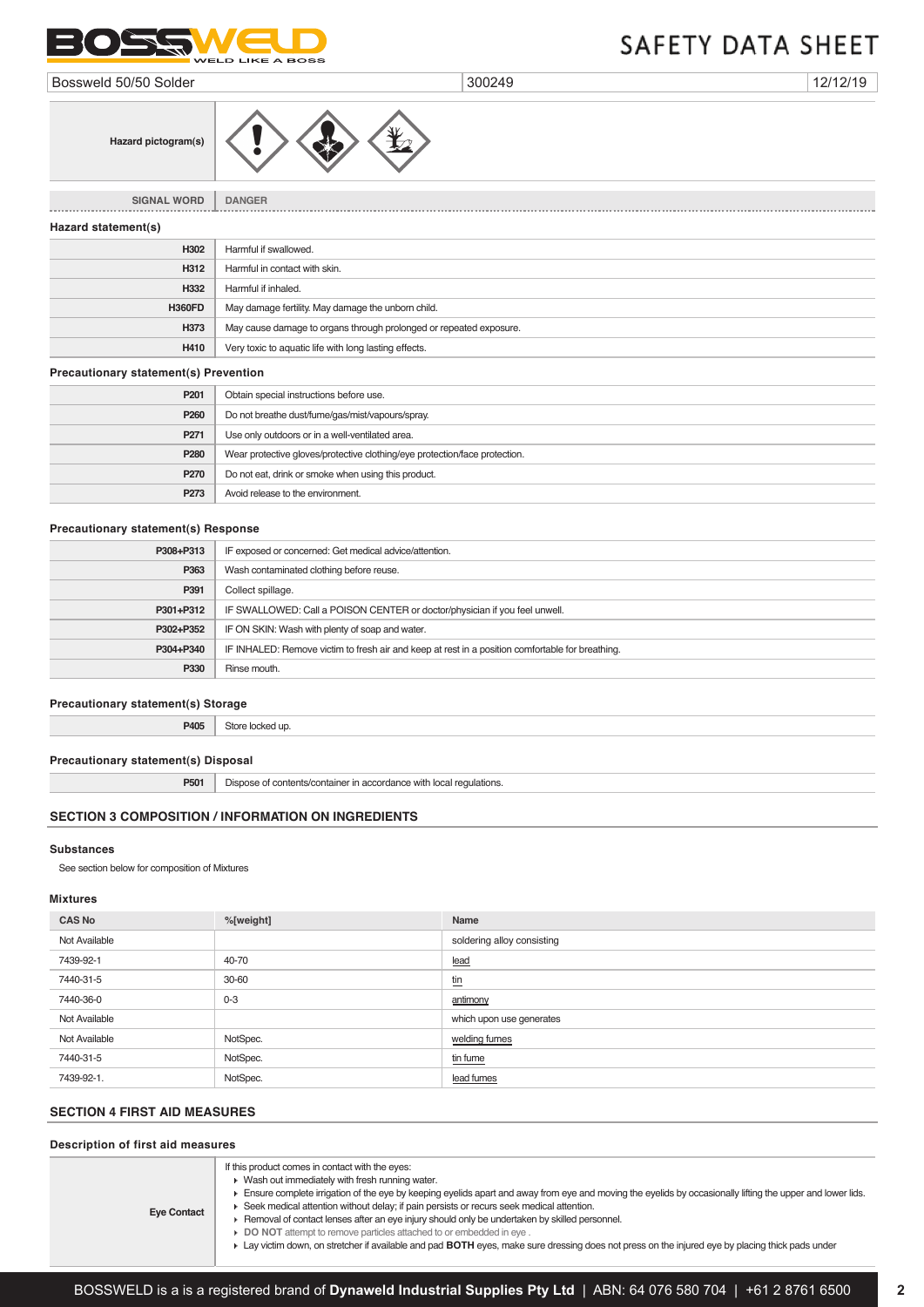#### Chemwatch: **21160** Version No: **6.1.1.1 Consolidated Alloys Tin/Lead Solders ? Medium Grade**

 $\mathcal{L}$   $\mathcal{L}$ Print Date: **26/06/2019**

| Bossweld 50/50 Solder |                                                                                                                                                                                                                                                                                                                                                                                                                                                                                                                                                                                                                                                                                                                                                                                                                                                                                                                                                                                                                                                                                                                                                                                                                                                                                                                                                                                                                                                                                                                                                                                                                                                                                                                                                                                                                                                                                                                                                                                                                                                                                   | 300249                                                                                                                                                                                                                                                                                                                                                                                                            | 12/12/19 |
|-----------------------|-----------------------------------------------------------------------------------------------------------------------------------------------------------------------------------------------------------------------------------------------------------------------------------------------------------------------------------------------------------------------------------------------------------------------------------------------------------------------------------------------------------------------------------------------------------------------------------------------------------------------------------------------------------------------------------------------------------------------------------------------------------------------------------------------------------------------------------------------------------------------------------------------------------------------------------------------------------------------------------------------------------------------------------------------------------------------------------------------------------------------------------------------------------------------------------------------------------------------------------------------------------------------------------------------------------------------------------------------------------------------------------------------------------------------------------------------------------------------------------------------------------------------------------------------------------------------------------------------------------------------------------------------------------------------------------------------------------------------------------------------------------------------------------------------------------------------------------------------------------------------------------------------------------------------------------------------------------------------------------------------------------------------------------------------------------------------------------|-------------------------------------------------------------------------------------------------------------------------------------------------------------------------------------------------------------------------------------------------------------------------------------------------------------------------------------------------------------------------------------------------------------------|----------|
|                       | • dressing, above and below the eye.<br>► Seek urgent medical assistance, or transport to hospital.<br>• Particulate bodies from welding spatter may be removed carefully.<br>• DO NOT attempt to remove particles attached to or embedded in eye.<br>dressing, above and below the eye.<br>► Seek urgent medical assistance, or transport to hospital.<br>For "arc eye", i.e. welding flash or UV light burns to the eye:<br>• Place eye pads or light clean dressings over both eyes.<br>▶ Seek medical assistance.<br>For THERMAL burns:<br>• Do NOT remove contact lens<br>dressing, above and below the eye.<br>▶ Seek urgent medical assistance, or transport to hospital.                                                                                                                                                                                                                                                                                                                                                                                                                                                                                                                                                                                                                                                                                                                                                                                                                                                                                                                                                                                                                                                                                                                                                                                                                                                                                                                                                                                                  | ► Lay victim down, on stretcher if available and pad BOTH eyes, make sure dressing does not press on the injured eye by placing thick pads under<br>► Lay victim down, on stretcher if available and pad BOTH eyes, make sure dressing does not press on the injured eye by placing thick pads under                                                                                                              |          |
| <b>Skin Contact</b>   | If skin or hair contact occurs:<br>Immediately flush body and clothes with large amounts of water, using safety shower if available.<br>• Quickly remove all contaminated clothing, including footwear.<br>Transport to hospital, or doctor.<br>For thermal burns:<br>• Decontaminate area around burn.<br>• Consider the use of cold packs and topical antibiotics.<br>For first-degree burns (affecting top layer of skin)<br>► Hold burned skin under cool (not cold) running water or immerse in cool water until pain subsides.<br>• Use compresses if running water is not available.<br>• Cover with sterile non-adhesive bandage or clean cloth.<br>• Do NOT apply butter or ointments; this may cause infection.<br>► Give over-the counter pain relievers if pain increases or swelling, redness, fever occur.<br>For second-degree burns (affecting top two layers of skin)<br>► Cool the burn by immerse in cold running water for 10-15 minutes.<br>• Use compresses if running water is not available.<br>► Do NOT apply ice as this may lower body temperature and cause further damage.<br>• Do NOT break blisters or apply butter or ointments; this may cause infection.<br>► Protect burn by cover loosely with sterile, nonstick bandage and secure in place with gauze or tape.<br>To prevent shock: (unless the person has a head, neck, or leg injury, or it would cause discomfort):<br>$\triangleright$ Lay the person flat.<br>Elevate feet about 12 inches.<br>Elevate burn area above heart level, if possible.<br>$\triangleright$ Cover the person with coat or blanket.<br>▶ Seek medical assistance.<br>For third-degree burns<br>Seek immediate medical or emergency assistance.<br>In the mean time:<br>Separate burned toes and fingers with dry, sterile dressings.<br>► Do not soak burn in water or apply ointments or butter; this may cause infection.<br>• To prevent shock see above.<br>$\blacktriangleright$ Have a person with a facial burn sit up.<br>Check pulse and breathing to monitor for shock until emergency help arrives. | > Wash skin and hair with running water. Continue flushing with water until advised to stop by the Poisons Information Centre.<br>▶ Protect burn area cover loosely with sterile, nonstick bandage or, for large areas, a sheet or other material that will not leave lint in wound.<br>For an airway burn, do not place pillow under the person's head when the person is lying down. This can close the airway. |          |
| Inhalation            | • If fumes or combustion products are inhaled remove from contaminated area.<br>Lay patient down. Keep warm and rested.<br>necessary.<br>Transport to hospital, or doctor, without delay.                                                                                                                                                                                                                                                                                                                                                                                                                                                                                                                                                                                                                                                                                                                                                                                                                                                                                                                                                                                                                                                                                                                                                                                                                                                                                                                                                                                                                                                                                                                                                                                                                                                                                                                                                                                                                                                                                         | ▶ Prostheses such as false teeth, which may block airway, should be removed, where possible, prior to initiating first aid procedures.<br>Apply artificial respiration if not breathing, preferably with a demand valve resuscitator, bag-valve mask device, or pocket mask as trained. Perform CPR i                                                                                                             |          |
|                       | IF SWALLOWED, REFER FOR MEDICAL ATTENTION, WHERE POSSIBLE, WITHOUT DELAY.<br>For advice, contact a Poisons Information Centre or a doctor.<br>• Urgent hospital treatment is likely to be needed.                                                                                                                                                                                                                                                                                                                                                                                                                                                                                                                                                                                                                                                                                                                                                                                                                                                                                                                                                                                                                                                                                                                                                                                                                                                                                                                                                                                                                                                                                                                                                                                                                                                                                                                                                                                                                                                                                 |                                                                                                                                                                                                                                                                                                                                                                                                                   |          |

In the mean time, qualified first-aid personnel should treat the patient following observation and employing supportive measures as indicated by the patient's condition.

If the services of a medical officer or medical doctor are readily available, the patient should be placed in his/her care and a copy of the SDS should be provided. Further action will be the responsibility of the medical specialist.

**Ingestion** If medical attention is not available on the worksite or surroundings send the patient to a hospital together with a copy of the SDS.

**Where medical attention is not immediately available or where the patient is more than 15 minutes from a hospital or unless instructed otherwise:** 

**INDUCE** vomiting with fingers down the back of the throat, **ONLY IF CONSCIOUS**. Lean patient forward or place on left side (head-down position, if possible) to maintain open airway and prevent aspiration. **NOTE:** Wear a protective glove when inducing vomiting by mechanical means.

**Indication of any immediate medical attention and special treatment needed**

Treat symptomatically.

Copper, magnesium, aluminium, antimony, iron, manganese, nickel, zinc (and their compounds) in welding, brazing, galvanising or smelting operations all give rise to thermally produced particulates of smaller dimension than may be produced if the metals are divided mechanically. Where insufficient ventilation or respiratory protection is available these particulates may produce "metal fume fever" in workers from an acute or long term exposure.

Onset occurs in 4-6 hours generally on the evening following exposure. Tolerance develops in workers but may be lost over the weekend. (Monday Morning Fever)

- Pulmonary function tests may indicate reduced lung volumes, small airway obstruction and decreased carbon monoxide diffusing capacity but these abnormalities resolve after several months.
- Although mildly elevated urinary levels of heavy metal may occur they do not correlate with clinical effects.
- $\blacktriangleright$  The general approach to treatment is recognition of the disease, supportive care and prevention of exposure.

Seriously symptomatic patients should receive chest x-rays, have arterial blood gases determined and be observed for the development of tracheobronchitis and pulmonary edema.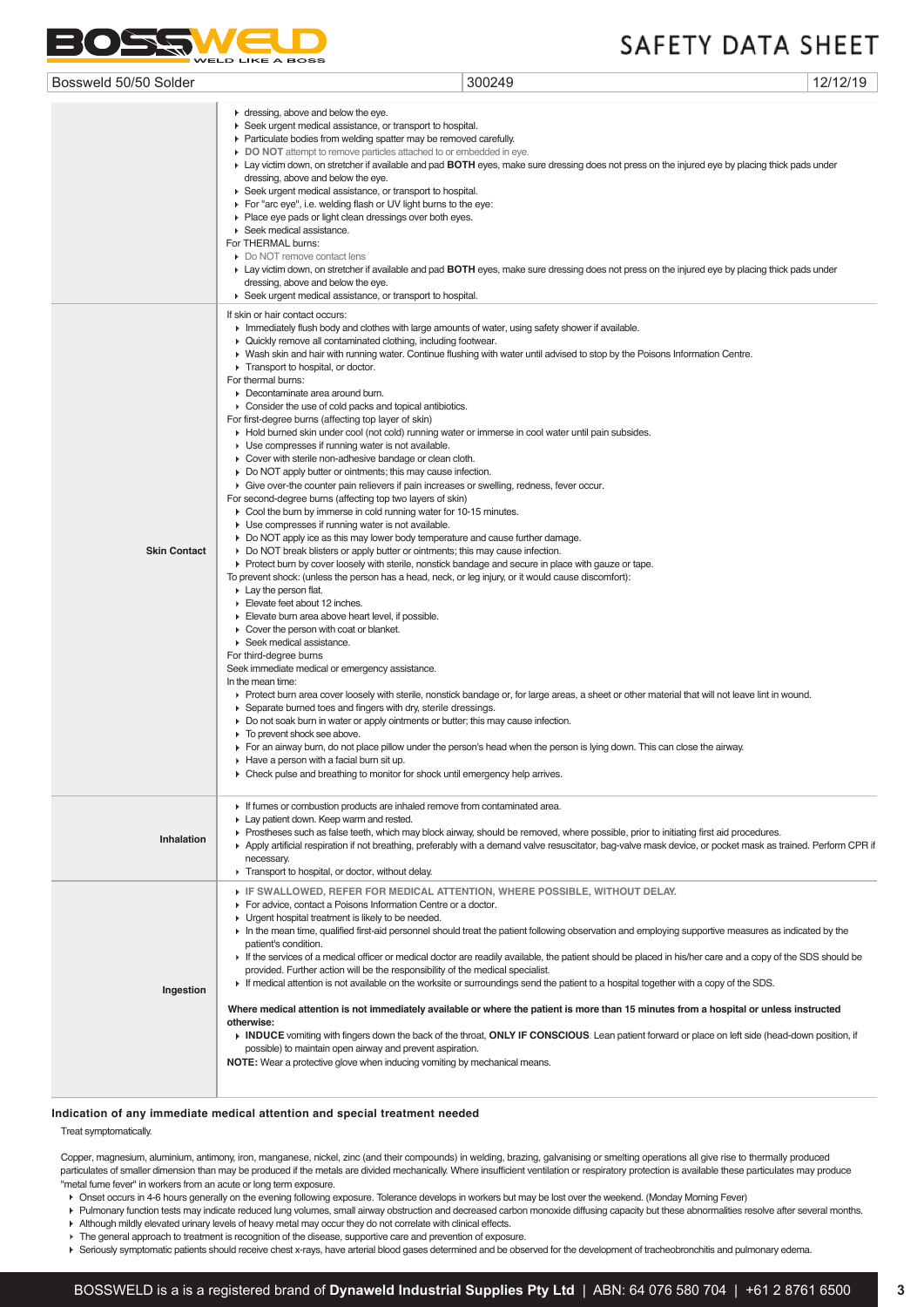

#### Bossweld 50/50 Solder 300249 2012/12/19 300249

[Ellenhorn and Barceloux: Medical Toxicology]

Chelation with British Anti-Lewisite (BAL) for serious antimony exposures should be employed.

- Dialyse as needed. The role of exchange diffusion is not clear.
- Be sure to monitor for dysrhythmias.

#### [Ellenhorn and Barceloux: Medical Toxicology]

- Gastric acids solubilise lead and its salts and lead absorption occurs in the small bowel.
- Particles of less than 1 um diameter are substantially absorbed by the alveoli following inhalation.
- ► Lead is distributed to the red blood cells and has a half-life of 35 days. It is subsequently redistributed to soft tissue & bone-stores or eliminated. The kidney accounts for 75% of daily lead loss; integumentary and alimentary losses account for the remainder.
- ▶ Neurasthenic symptoms are the most common symptoms of intoxication. Lead toxicity produces a classic motor neuropathy. Acute encephalopathy appears infrequently in adults. Diazepam is the best drug for seizures.
- ▶ Whole-blood lead is the best measure of recent exposure; free erythrocyte protoporphyrin (FEP) provides the best screening for chronic exposure. Obvious clinical symptoms occur in adults when whole-blood lead exceeds 80 ug/dL.
- ▶ British Anti-Lewisite is an effective antidote and enhances faecal and urinary excretion of lead. The onset of action of BAL is about 30 minutes and most of the chelated metal complex is excreted in 4-6 hours, primarily in the bile. Adverse reaction appears in up to 50% of patients given BAL in doses exceeding 5 mg/kg. CaNa2EDTA has also been used alone or in concert with BAL as an antidote. D-penicillamine is the usual oral agent for mobilisation of bone lead; its use in the treatment of lead poisoning remains investigational. 2,3-dimercapto-1-propanesulfonic acid (DMPS) and dimercaptosuccinic acid (DMSA) are water soluble analogues of BAL and their effectiveness is undergoing review. As a rule, stop BAL if lead decreases below 50 ug/dL; stop CaNa2EDTA if blood lead decreases below 40 ug/dL or urinary lead drops below 2 mg/24hrs.

[Ellenhorn & Barceloux: Medical Toxicology]

BIOLOGICAL EXPOSURE INDEX - BEI

These represent the determinants observed in specimens collected from a healthy worker who has been exposed at the Exposure Standard (ES or TLV):

| Determinant                     | Index                                             | Sampling Time          | Comments |
|---------------------------------|---------------------------------------------------|------------------------|----------|
| 1. Lead in blood                | 30 ug/100 ml                                      | Not Critical           |          |
| 2. Lead in urine                | 150 ug/gm creatinine                              | <b>Not Critical</b>    | R        |
| 3. Zinc protoporphyrin in blood | 250 ug/100 ml erythrocytes OR 100 ug/100 ml blood | After 1 month exposure | В        |
|                                 |                                                   |                        |          |

B: Background levels occur in specimens collected from subjects **NOT** exposed.

# **SECTION 5 FIREFIGHTING MEASURES**

#### **Extinguishing media**

**DO NOT** use halogenated fire extinguishing agents.

Metal dust fires need to be smothered with sand, inert dry powders.

**DO NOT** USE WATER, CO2 or FOAM.

- ► Use DRY sand, graphite powder, dry sodium chloride based extinguishers, G-1 or Met L-X to smother fire.
- Confining or smothering material is preferable to applying water as chemical reaction may produce flammable and explosive hydrogen gas.
- ► Chemical reaction with CO2 may produce flammable and explosive methane.
- If impossible to extinguish, withdraw, protect surroundings and allow fire to burn itself out.

#### **Special hazards arising from the substrate or mixture**

| <b>Fire Incompatibility</b>    | ► Reacts with acids producing flammable / explosive hydrogen (H2) gas<br>None known.                                                                                                                                                                                                                                                                                                                                                                                                                                                                                                                                                                                                                                                                                                                                                                                                                                                                                                                                                                                                                                         |
|--------------------------------|------------------------------------------------------------------------------------------------------------------------------------------------------------------------------------------------------------------------------------------------------------------------------------------------------------------------------------------------------------------------------------------------------------------------------------------------------------------------------------------------------------------------------------------------------------------------------------------------------------------------------------------------------------------------------------------------------------------------------------------------------------------------------------------------------------------------------------------------------------------------------------------------------------------------------------------------------------------------------------------------------------------------------------------------------------------------------------------------------------------------------|
| <b>Advice for firefighters</b> |                                                                                                                                                                                                                                                                                                                                                                                                                                                                                                                                                                                                                                                                                                                                                                                                                                                                                                                                                                                                                                                                                                                              |
| <b>Fire Fighting</b>           | Alert Fire Brigade and tell them location and nature of hazard.<br>$\blacktriangleright$ Wear breathing apparatus plus protective gloves in the event of a fire.<br>▶ Prevent, by any means available, spillage from entering drains or water courses.<br>• Use fire fighting procedures suitable for surrounding area.<br>DO NOT approach containers suspected to be hot.<br>▶ Cool fire exposed containers with water spray from a protected location.<br>$\triangleright$ If safe to do so, remove containers from path of fire.                                                                                                                                                                                                                                                                                                                                                                                                                                                                                                                                                                                          |
| <b>Fire/Explosion Hazard</b>   | • DO NOT disturb burning dust. Explosion may result if dust is stirred into a cloud, by providing oxygen to a large surface of hot metal.<br>DO NOT use water or foam as generation of explosive hydrogen may result.<br>With the exception of the metals that burn in contact with air or water (for example, sodium), masses of combustible metals do not represent unusual fire<br>risks because they have the ability to conduct heat away from hot spots so efficiently that the heat of combustion cannot be maintained - this means that it will<br>require a lot of heat to ignite a mass of combustible metal. Generally, metal fire risks exist when sawdust, machine shavings and other metal 'fines' are<br>present.<br>Metal powders, while generally regarded as non-combustible:<br>• May burn when metal is finely divided and energy input is high.<br>$\blacktriangleright$ May react explosively with water.<br>Ignites spontaneously in air (pyrophoric) and burns with intense heat.<br>May emit poisonous fumes.<br>May emit corrosive fumes.<br>Welding arc and metal sparks can ignite combustibles. |
| <b>HAZCHEM</b>                 | Not Applicable                                                                                                                                                                                                                                                                                                                                                                                                                                                                                                                                                                                                                                                                                                                                                                                                                                                                                                                                                                                                                                                                                                               |

## **SECTION 6 ACCIDENTAL RELEASE MEASURES**

#### **Personal precautions, protective equipment and emergency procedures**

See section 8

#### **Environmental precautions**

See section 12

**Methods and material for containment and cleaning up**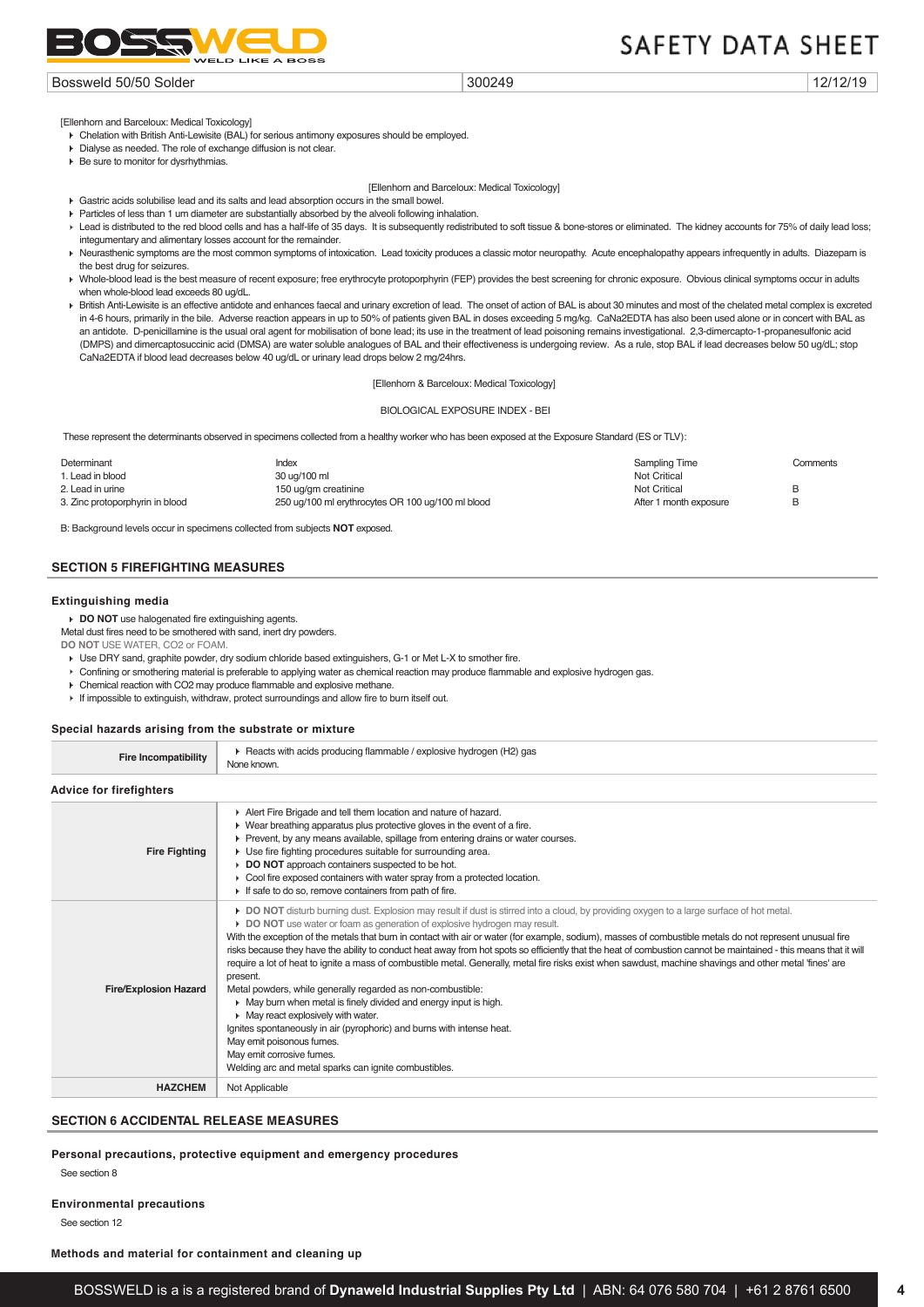

| Bossweld 50/50 Solder |                                                                                                                                                                                                                                                                                                                                                                                                                                                                                                                                                                                                                                                                                                                                                                                                                                                                                                                                                                                                                                                                                                                                                      | 300249                                                                                                                                      | 12/12/19 |
|-----------------------|------------------------------------------------------------------------------------------------------------------------------------------------------------------------------------------------------------------------------------------------------------------------------------------------------------------------------------------------------------------------------------------------------------------------------------------------------------------------------------------------------------------------------------------------------------------------------------------------------------------------------------------------------------------------------------------------------------------------------------------------------------------------------------------------------------------------------------------------------------------------------------------------------------------------------------------------------------------------------------------------------------------------------------------------------------------------------------------------------------------------------------------------------|---------------------------------------------------------------------------------------------------------------------------------------------|----------|
| <b>Minor Spills</b>   | • Clean up waste regularly and abnormal spills immediately.<br>Avoid breathing dust and contact with skin and eyes.<br>▶ Wear protective clothing, gloves, safety glasses and dust respirator.<br>$\triangleright$ Use dry clean up procedures and avoid generating dust.<br>▶ Vacuum up or sweep up. NOTE: Vacuum cleaner must be fitted with an exhaust micro filter (HEPA type) (consider explosion-proof machines designed to<br>be grounded during storage and use).<br>• Dampen with water to prevent dusting before sweeping.                                                                                                                                                                                                                                                                                                                                                                                                                                                                                                                                                                                                                 |                                                                                                                                             |          |
| <b>Major Spills</b>   | . Do not use compressed air to remove metal dusts from floors, beams or equipment<br>· Vacuum cleaners, of flame-proof design, should be used to minimise dust accumulation.<br>· Use non-sparking handling equipment, tools and natural bristle brushes.<br>Cover and reseal partially empty containers.<br>. Do not allow chips, fines or dusts to contact water, particularly in enclosed areas.<br>If molten:<br>$\triangleright$ Contain the flow using dry sand or salt flux as a dam.<br>All tooling (e.g., shovels or hand tools) and containers which come in contact with molten metal must be preheated or specially coated, rust free and<br>approved for such use.<br>Allow the spill to cool before remelting scrap.<br>Moderate hazard.<br>CAUTION: Advise personnel in area.<br>Alert Emergency Services and tell them location and nature of hazard.<br>• Control personal contact by wearing protective clothing.<br>► Prevent, by any means available, spillage from entering drains or water courses.<br>▶ Recover product wherever possible.<br>$\triangleright$ IF DRY: Use dry clean up procedures and avoid generating dust. | -Provide grounding and bonding where necessary to prevent accumulation of static charges during metal dust handling and transfer operations |          |

Personal Protective Equipment advice is contained in Section 8 of the SDS.

# **SECTION 7 HANDLING AND STORAGE**

| Precautions for safe handling |                                                                                                                                                                                                                                                                                                                                                                                                                                                                                                                                                                                                                                                                                                                                                                                                                                                                                                                                                                                                                                                                                                                                                                                                                                                                                                                                                                                                                        |
|-------------------------------|------------------------------------------------------------------------------------------------------------------------------------------------------------------------------------------------------------------------------------------------------------------------------------------------------------------------------------------------------------------------------------------------------------------------------------------------------------------------------------------------------------------------------------------------------------------------------------------------------------------------------------------------------------------------------------------------------------------------------------------------------------------------------------------------------------------------------------------------------------------------------------------------------------------------------------------------------------------------------------------------------------------------------------------------------------------------------------------------------------------------------------------------------------------------------------------------------------------------------------------------------------------------------------------------------------------------------------------------------------------------------------------------------------------------|
| Safe handling                 | For molten metals:<br>·Molten metal and water can be an explosive combination. The risk is greatest when there is sufficient molten metal to entrap or seal off water.<br>Water and other forms of contamination on or contained in scrap or remelt ingot are known to have caused explosions in melting operations.<br>While the products may have minimal surface roughness and internal voids, there remains the possibility of moisture contamination or<br>entrapment. If confined, even a few drops can lead to violent explosions.<br>All tooling, containers, molds and ladles, which come in contact with molten metal must be preheated or specially coated, rust free and approved<br>for such use.<br>Any surfaces that may contact molten metal (e.g. concrete) should be specially coated<br>·Drops of molten metal in water (e.g. from plasma arc cutting), while not normally an explosion hazard, can generate enough flammable<br>hydrogen gas to present an explosion hazard.<br>Avoid all personal contact, including inhalation.<br>• Wear protective clothing when risk of exposure occurs.<br>$\blacktriangleright$ Use in a well-ventilated area.<br>▶ Prevent concentration in hollows and sumps.<br>DO NOT enter confined spaces until atmosphere has been checked.<br>DO NOT allow material to contact humans, exposed food or food utensils.<br>Avoid contact with incompatible materials. |
| Other information             | • DO NOT store near acids, or oxidising agents<br>Store in original containers.<br>▶ Keep containers securely sealed.<br>Store in a cool, dry area protected from environmental extremes.<br>Store away from incompatible materials and foodstuff containers.<br>▶ Protect containers against physical damage and check regularly for leaks.<br>• Observe manufacturer's storage and handling recommendations contained within this SDS.<br>For major quantities:<br>▶ Consider storage in bunded areas - ensure storage areas are isolated from sources of community water (including stormwater, ground water, lakes and<br>streams}.<br>Ensure that accidental discharge to air or water is the subject of a contingency disaster management plan; this may require consultation with local<br>authorities.                                                                                                                                                                                                                                                                                                                                                                                                                                                                                                                                                                                                         |

# **Conditions for safe storage, including any incompatibilities**

| Suitable container      | ▶ Bulk bags: Reinforced bags required for dense materials.<br>▶ CARE: Packing of high density product in light weight metal or plastic packages may result in container collapse with product release<br>Heavy gauge metal packages / Heavy gauge metal drums<br>• Polyethylene or polypropylene container.<br>• Check all containers are clearly labelled and free from leaks.                                                                                                                                                                                                                                                                                                                                                                                                                                                                                                                                                                                                                                                                                                                                                                                                                                                                                                                                                                                                                                                                                                                                                                                                   |
|-------------------------|-----------------------------------------------------------------------------------------------------------------------------------------------------------------------------------------------------------------------------------------------------------------------------------------------------------------------------------------------------------------------------------------------------------------------------------------------------------------------------------------------------------------------------------------------------------------------------------------------------------------------------------------------------------------------------------------------------------------------------------------------------------------------------------------------------------------------------------------------------------------------------------------------------------------------------------------------------------------------------------------------------------------------------------------------------------------------------------------------------------------------------------------------------------------------------------------------------------------------------------------------------------------------------------------------------------------------------------------------------------------------------------------------------------------------------------------------------------------------------------------------------------------------------------------------------------------------------------|
| Storage incompatibility | Welding electrodes should not be allowed to come into contact with strong acids or other substances which are corrosive to metals.<br>• Many metals may incandesce, react violently, ignite or react explosively upon addition of concentrated nitric acid.<br>Metals exhibit varying degrees of activity. Reaction is reduced in the massive form (sheet, rod, or drop), compared with finely divided forms. The less active<br>metals will not burn in air but:<br>can react exothermically with oxidising acids to form noxious gases.<br>catalyse polymerisation and other reactions, particularly when finely divided<br>F react with halogenated hydrocarbons (for example, copper dissolves when heated in carbon tetrachloride), sometimes forming explosive compounds.<br>• Many metals in elemental form react exothermically with compounds having active hydrogen atoms (such as acids and water) to form flammable<br>hydrogen gas and caustic products.<br>Elemental metals may react with azo/diazo compounds to form explosive products.<br>► Some elemental metals form explosive products with halogenated hydrocarbons.<br>Finely divided metal powders develop pyrophoricity when a critical specific surface area is exceeded; this is ascribed to high heat of oxide formation on<br>exposure to air.<br>► Safe handling is possible in relatively low concentrations of oxygen in an inert gas.<br>► Several pyrophoric metals, stored in glass bottles have ignited when the container is broken on impact. Storage of these materials moist and in metal |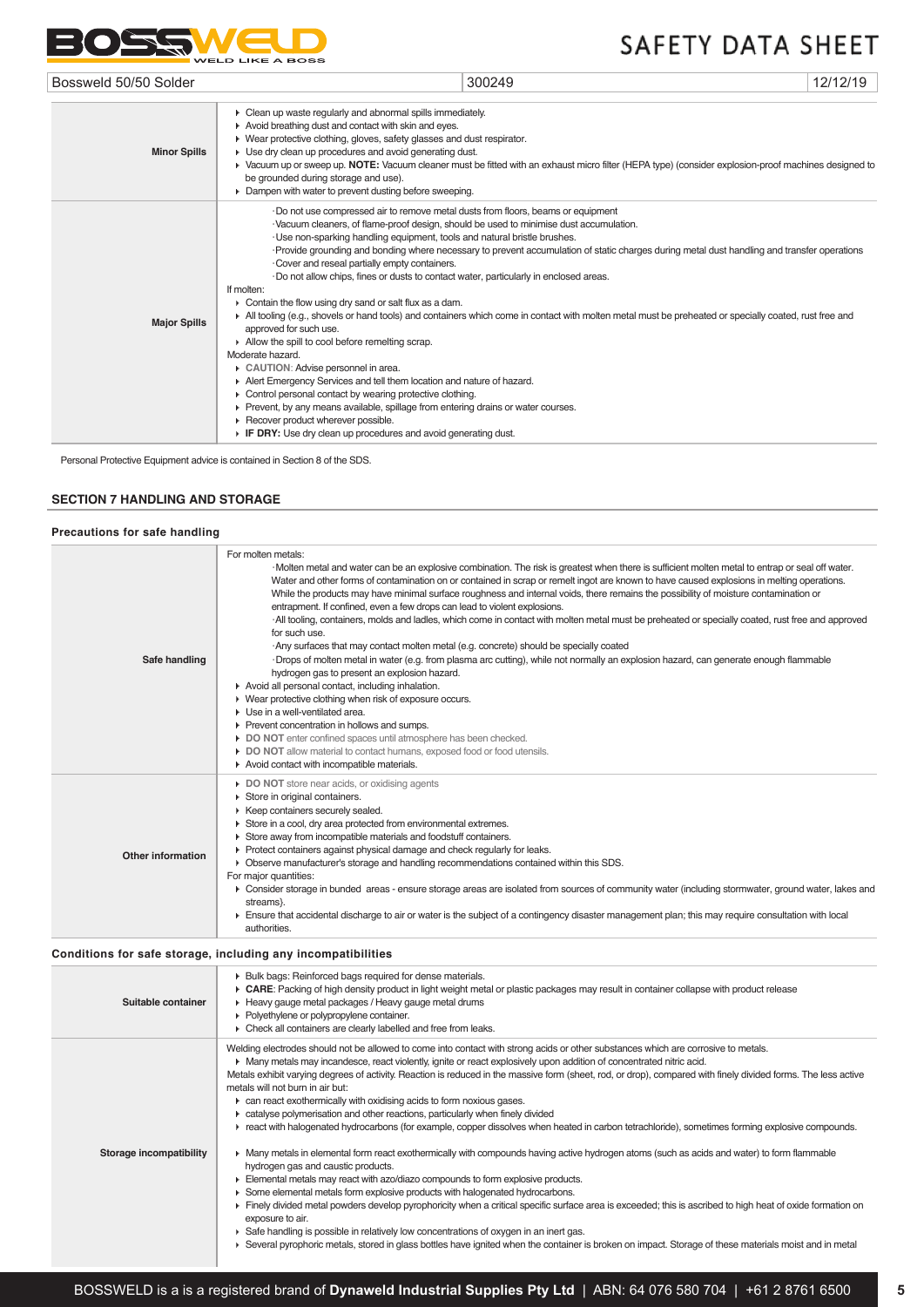

Bossweld 50/50 Solder 300249 12/12/19

containers is recommended.

The reaction residues from various metal syntheses (involving vacuum evaporation and co-deposition with a ligand) are often pyrophoric. Factors influencing the pyrophoricity of metals are particle size, presence of moisture, nature of the surface of the particle, heat of formation of the oxide, or nitride, mass, hydrogen content, stress, purity and presence of oxide, among others.

# **SECTION 8 EXPOSURE CONTROLS / PERSONAL PROTECTION**

#### **Control parameters**

## **OCCUPATIONAL EXPOSURE LIMITS (OEL)**

# **INGREDIENT DATA**

| Source                       | Ingredient    | <b>Material name</b>                     | <b>TWA</b>            | <b>STEL</b>   | Peak          | <b>Notes</b>  |
|------------------------------|---------------|------------------------------------------|-----------------------|---------------|---------------|---------------|
| Australia Exposure Standards | lead          | Lead, inorganic dusts & fumes (as Pb)    | $0.05$ mg/m $3$       | Not Available | Not Available | Not Available |
| Australia Exposure Standards | tin           | Tin. metal                               | $2 \,\mathrm{mq/m}$ 3 | Not Available | Not Available | Not Available |
| Australia Exposure Standards | antimony      | Antimony & compounds (as Sb)             | $0.5$ mg/m $3$        | Not Available | Not Available | Not Available |
| Australia Exposure Standards | welding fumes | Welding fumes (not otherwise classified) | $5 \,\mathrm{mg/m}$   | Not Available | Not Available | Not Available |
| Australia Exposure Standards | tin fume      | Tin. metal                               | $2$ mg/m $3$          | Not Available | Not Available | Not Available |
| Australia Exposure Standards | lead fumes    | Lead, inorganic dusts & fumes (as Pb)    | $0.05$ mg/m $3$       | Not Available | Not Available | Not Available |

#### **EMERGENCY LIMITS**

| Ingredient    | <b>Material name</b> | TEEL-1               | TEEL-2              | TEEL-3    |
|---------------|----------------------|----------------------|---------------------|-----------|
| lead          | Lead                 | $0.15$ mg/m $3$      | 120 mg/m3           | 700 mg/m3 |
| tin           | Tin                  | $6$ mg/m $3$         | 67 mg/m3            | 400 mg/m3 |
| antimony      | Antimony             | $1.5 \text{ mg/m}$ 3 | $13 \text{ mg/m}$   | 80 mg/m3  |
| tin fume      | Tin                  | $6$ mg/m $3$         | 67 mg/m3            | 400 mg/m3 |
| lead fumes    | Lead                 | $0.15$ mg/m $3$      | 120 mg/m3           | 700 mg/m3 |
|               |                      |                      |                     |           |
| Ingredient    | <b>Original IDLH</b> |                      | <b>Revised IDLH</b> |           |
| lead          | Not Available        |                      | Not Available       |           |
| tin           | Not Available        |                      | Not Available       |           |
| antimony      | Not Available        |                      | Not Available       |           |
| welding fumes | Not Available        |                      | Not Available       |           |
| tin fume      | Not Available        |                      | Not Available       |           |
| lead fumes    | Not Available        |                      | Not Available       |           |

#### **Exposure controls**

| Appropriate engineering<br>controls | Engineering controls are used to remove a hazard or place a barrier between the worker and the hazard. Well-designed engineering controls can be<br>highly effective in protecting workers and will typically be independent of worker interactions to provide this high level of protection.<br>The basic types of engineering controls are:<br>Process controls which involve changing the way a job activity or process is done to reduce the risk.<br>Enclosure and/or isolation of emission source which keeps a selected hazard "physically" away from the worker and ventilation that strategically "adds" and<br>"removes" air in the work environment. Ventilation can remove or dilute an air contaminant if designed properly. The design of a ventilation system must<br>match the particular process and chemical or contaminant in use.<br>Employers may need to use multiple types of controls to prevent employee overexposure.<br>Metal dusts must be collected at the source of generation as they are potentially explosive.<br>Avoid ignition sources.<br>Good housekeeping practices must be maintained.<br>> Dust accumulation on the floor, ledges and beams can present a risk of ignition, flame propagation and secondary explosions.<br>▶ Do not use compressed air to remove settled materials from floors, beams or equipment<br>▶ Vacuum cleaners, of flame-proof design, should be used to minimise dust accumulation.<br>• Use non-sparking handling equipment, tools and natural bristle brushes. Cover and reseal partially empty containers. |
|-------------------------------------|---------------------------------------------------------------------------------------------------------------------------------------------------------------------------------------------------------------------------------------------------------------------------------------------------------------------------------------------------------------------------------------------------------------------------------------------------------------------------------------------------------------------------------------------------------------------------------------------------------------------------------------------------------------------------------------------------------------------------------------------------------------------------------------------------------------------------------------------------------------------------------------------------------------------------------------------------------------------------------------------------------------------------------------------------------------------------------------------------------------------------------------------------------------------------------------------------------------------------------------------------------------------------------------------------------------------------------------------------------------------------------------------------------------------------------------------------------------------------------------------------------------------------------------------------------------------------------|
| <b>Personal protection</b>          | <b>/ E</b>                                                                                                                                                                                                                                                                                                                                                                                                                                                                                                                                                                                                                                                                                                                                                                                                                                                                                                                                                                                                                                                                                                                                                                                                                                                                                                                                                                                                                                                                                                                                                                      |
| Eye and face protection             | ▶ Goggles or other suitable eye protection shall be used during all gas welding or oxygen cutting operations. Spectacles without side shields, with<br>suitable filter lenses are permitted for use during gas welding operations on light work, for torch brazing or for inspection.<br>For most open welding/brazing operations, goggles, even with appropriate filters, will not afford sufficient facial protection for operators. Where possible<br>use welding helmets or handshields corresponding to EN 175, ANSI Z49:12005, AS 1336 and AS 1338 which provide the maximum possible facial<br>protection from flying particles and fragments. [WRIA-WTIA Technical Note 7]<br>An approved face shield or welding helmet can also have filters for optical radiation protection, and offer additional protection against debris and sparks.<br>• UV blocking protective spectacles with side shields or welding goggles are considered primary protection, with the face shield or welding helmet<br>considered secondary protection.<br>The optical filter in welding goggles, face mask or helmet must be a type which is suitable for the sort of work being done.A filter suitable for gas<br>welding, for instance, should not be used for arc welding.<br>For submerged arc welding use a lens shade which gives just sufficient arc brightness to allow weld pool control.                                                                                                                                                                                        |
| <b>Skin protection</b>              | See Hand protection below                                                                                                                                                                                                                                                                                                                                                                                                                                                                                                                                                                                                                                                                                                                                                                                                                                                                                                                                                                                                                                                                                                                                                                                                                                                                                                                                                                                                                                                                                                                                                       |
| Hands/feet protection               | The selection of suitable gloves does not only depend on the material, but also on further marks of quality which vary from manufacturer to manufacturer.<br>Where the chemical is a preparation of several substances, the resistance of the glove material can not be calculated in advance and has therefore to be<br>checked prior to the application.<br>The exact break through time for substances has to be obtained from the manufacturer of the protective gloves and has to be observed when making a final                                                                                                                                                                                                                                                                                                                                                                                                                                                                                                                                                                                                                                                                                                                                                                                                                                                                                                                                                                                                                                                          |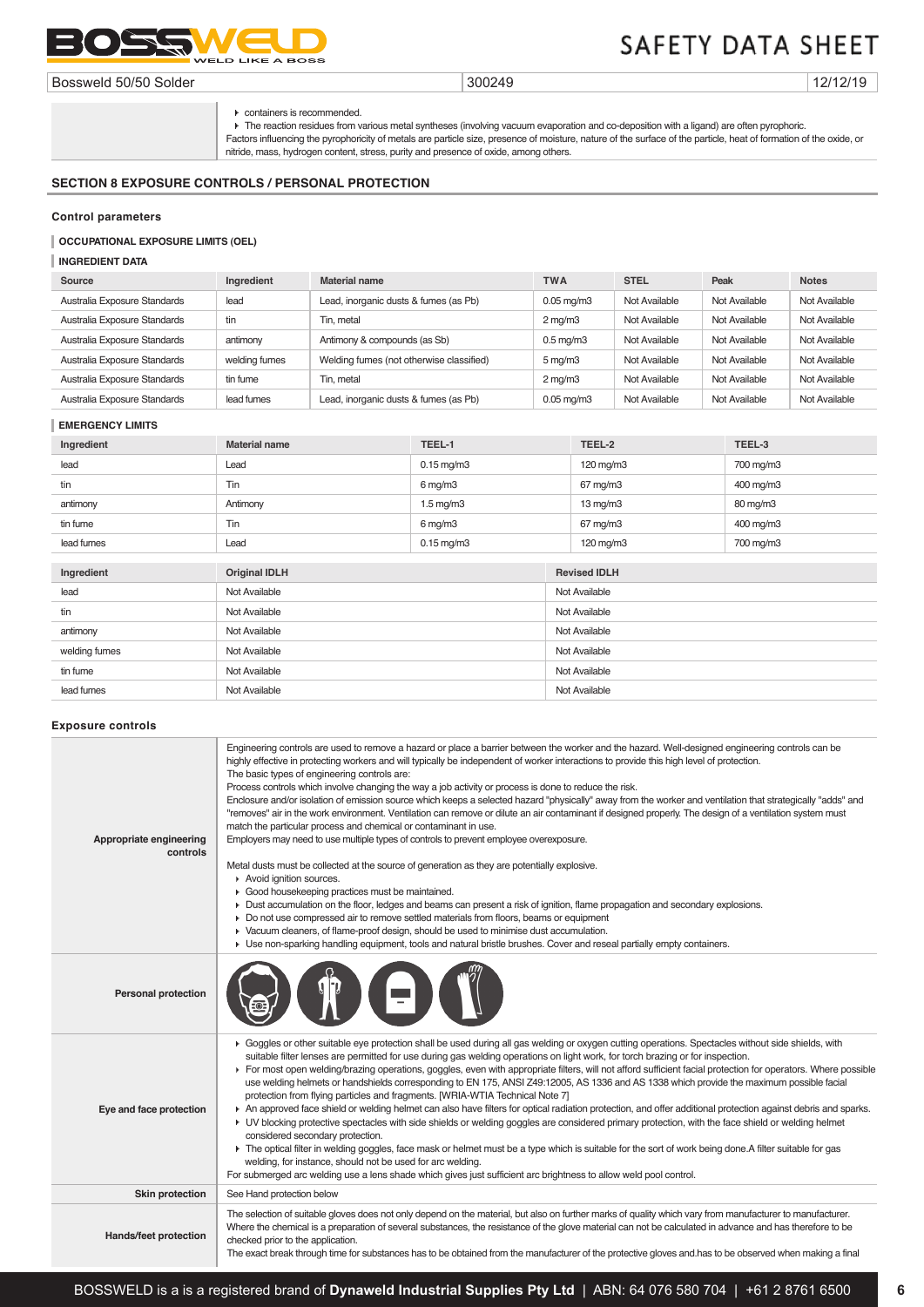

| Bossweld 50/50 Solder  |                                                                                                                                                                                                                                                                                                                                                                                                                                                                                                                                                                                                                                                                                                                                                                                                                                                                                                                                                                                                                                                                                                                                                                                                                                                                                                                                                   | 300249                                                                                                                                                                                                                                                                                                                                                                                                                                                                                                                                                                                                                                                                                                                                                                                                                                                                                                                                                                                                                                                                                                                                                                                                                                                                                                                                                                                                                                                                                                                                                                                                        | 12/12/19 |  |
|------------------------|---------------------------------------------------------------------------------------------------------------------------------------------------------------------------------------------------------------------------------------------------------------------------------------------------------------------------------------------------------------------------------------------------------------------------------------------------------------------------------------------------------------------------------------------------------------------------------------------------------------------------------------------------------------------------------------------------------------------------------------------------------------------------------------------------------------------------------------------------------------------------------------------------------------------------------------------------------------------------------------------------------------------------------------------------------------------------------------------------------------------------------------------------------------------------------------------------------------------------------------------------------------------------------------------------------------------------------------------------|---------------------------------------------------------------------------------------------------------------------------------------------------------------------------------------------------------------------------------------------------------------------------------------------------------------------------------------------------------------------------------------------------------------------------------------------------------------------------------------------------------------------------------------------------------------------------------------------------------------------------------------------------------------------------------------------------------------------------------------------------------------------------------------------------------------------------------------------------------------------------------------------------------------------------------------------------------------------------------------------------------------------------------------------------------------------------------------------------------------------------------------------------------------------------------------------------------------------------------------------------------------------------------------------------------------------------------------------------------------------------------------------------------------------------------------------------------------------------------------------------------------------------------------------------------------------------------------------------------------|----------|--|
|                        | choice.<br>Personal hygiene is a key element of effective hand care. Gloves must only be worn on clean hands. After using gloves, hands should be washed and dried<br>thoroughly. Application of a non-perfumed moisturiser is recommended.<br>▶ Protective gloves eg. Leather gloves or gloves with Leather facing<br>▶ Welding gloves conforming to Standards such as EN 12477:2001, ANSI Z49.1, AS/NZS 2161:2008 produced from leather, rubber, treated cotton,or<br>alumininised<br>These gloves protect against mechanical risk caused by abrasion, blade cut, tear and puncture<br>• Other gloves which protect against thermal risks (heat and fire) might also be considered - these comply with different standards to those mentioned<br>above.<br>• One pair of gloves may not be suitable for all processes. For example, gloves that are suitable for low current Gas Tungsten Arc Welding (GTAW) (thin<br>and flexible) would not be proper for high-current Air Carbon Arc Cutting (CAC-A) (insulated, tough, and durable)<br>Experience indicates that the following polymers are suitable as glove materials for protection against undissolved, dry solids, where abrasive particles are<br>not present.<br>polychloroprene.<br>$\triangleright$ nitrile rubber.<br>butyl rubber.<br>• fluorocaoutchouc.<br>polyvinyl chloride. |                                                                                                                                                                                                                                                                                                                                                                                                                                                                                                                                                                                                                                                                                                                                                                                                                                                                                                                                                                                                                                                                                                                                                                                                                                                                                                                                                                                                                                                                                                                                                                                                               |          |  |
| <b>Body protection</b> | See Other protection below                                                                                                                                                                                                                                                                                                                                                                                                                                                                                                                                                                                                                                                                                                                                                                                                                                                                                                                                                                                                                                                                                                                                                                                                                                                                                                                        |                                                                                                                                                                                                                                                                                                                                                                                                                                                                                                                                                                                                                                                                                                                                                                                                                                                                                                                                                                                                                                                                                                                                                                                                                                                                                                                                                                                                                                                                                                                                                                                                               |          |  |
| Other protection       | restricted work zones.<br>particulate to other areas, and to prevent particulate from being taken home by workers.<br>materials should never be worn even as secondary clothing (undergarments).                                                                                                                                                                                                                                                                                                                                                                                                                                                                                                                                                                                                                                                                                                                                                                                                                                                                                                                                                                                                                                                                                                                                                  | Before starting; consider that protection should be provided for all personnel within 10 metres of any open arc welding operation. Welding sites must be<br>adequately shielded with screens of non flammable materials. Screens should permit ventilation at floor and ceiling levels.<br>-During repair or maintenance activities the potential exists for exposures to toxic metal particulate in excess of the occupational standards.<br>Under these circumstances, protecting workers can require the use of specific work practices or procedures involving the combined use of<br>ventilation, wet and vacuum cleaning methods, respiratory protection, decontamination, special protective clothing, and when necessary,<br>-Protective over-garments or work clothing must be worn by persons who may become contaminated with particulate during activities such as<br>machining, furnace rebuilding, air cleaning equipment filter changes, maintenance, furnace tending, etc. Contaminated work clothing and<br>over-garments must be managed in a controlled manner to prevent secondary exposure to workers of third parties, to prevent the spread of<br>-Personnel who handle and work with molten metal should utilise primary protective clothing like polycarbonate face shields, fire resistant<br>tapper's jackets, neck shades (snoods), leggings, spats and similar equipment to prevent burn injuries. In addition to primary protection,<br>secondary or day-to-day work clothing that is fire resistant and sheds metal splash is recommended for use with molten metal. Synthetic |          |  |

#### **Respiratory protection**

Particulate. (AS/NZS 1716 & 1715, EN 143:2000 & 149:001, ANSI Z88 or national equivalent)

| <b>Required Minimum Protection Factor</b> | <b>Half-Face Respirator</b> | <b>Full-Face Respirator</b> | <b>Powered Air Respirator</b> |
|-------------------------------------------|-----------------------------|-----------------------------|-------------------------------|
| up to $10 \times ES$                      | P1<br>Air-line*             |                             | PAPR-P1                       |
| up to $50 \times ES$                      | Air-line**                  | P <sub>2</sub>              | PAPR-P2                       |
| up to $100 \times ES$                     |                             | P <sub>3</sub>              |                               |
|                                           |                             | Air-line*                   |                               |
| $100 + x ES$                              |                             | Air-line**                  | PAPR-P3                       |

\* - Negative pressure demand \*\* - Continuous flow

A(All classes) = Organic vapours, B AUS or B1 = Acid gasses, B2 = Acid gas or hydrogen cyanide(HCN), B3 = Acid gas or hydrogen cyanide(HCN), E = Sulfur dioxide(SO2), G = Agricultural chemicals, K = Ammonia(NH3), Hg = Mercury, NO = Oxides of nitrogen, MB = Methyl bromide, AX = Low boiling point organic compounds(below 65 degC)

Welding of powder coated metal requires good general area ventilation, and ventilated mask as local heat causes minor coating decomposition releasing highly discomforting fume which may be harmful if exposure is regular.

Welding or flame cutting of metals with chromate pigmented primers or coatings may result in inhalation of highly toxic chromate fumes. Exposures may be significant in enclosed or poorly ventilated areas.

#### **SECTION 9 PHYSICAL AND CHEMICAL PROPERTIES**

#### **Information on basic physical and chemical properties**

| Appearance                                               | Silver to grey solid; insoluble in water. |                                            |                |
|----------------------------------------------------------|-------------------------------------------|--------------------------------------------|----------------|
|                                                          |                                           |                                            |                |
| <b>Physical state</b>                                    | Solid                                     | Relative density (Water = $1$ )            | Not Available  |
| Odour                                                    | Not Available                             | Partition coefficient n-octanol /<br>water | Not Available  |
| <b>Odour threshold</b>                                   | Not Available                             | Auto-ignition temperature (°C)             | Not Applicable |
| pH (as supplied)                                         | Not Applicable                            | Decomposition temperature                  | Not Available  |
| Melting point / freezing point<br>$(^{\circ}C)$          | Not Available                             | Viscosity (cSt)                            | Not Applicable |
| Initial boiling point and boiling<br>range $(^{\circ}C)$ | Not Applicable                            | Molecular weight (g/mol)                   | Not Applicable |
| Flash point (°C)                                         | Not Applicable                            | <b>Taste</b>                               | Not Available  |
| <b>Evaporation rate</b>                                  | Not Applicable                            | <b>Explosive properties</b>                | Not Available  |
| Flammability                                             | Not Applicable                            | <b>Oxidising properties</b>                | Not Available  |
| Upper Explosive Limit (%)                                | Not Applicable                            | Surface Tension (dyn/cm or<br>$mN/m$ )     | Not Applicable |
| Lower Explosive Limit (%)                                | Not Applicable                            | <b>Volatile Component (%vol)</b>           | Not Available  |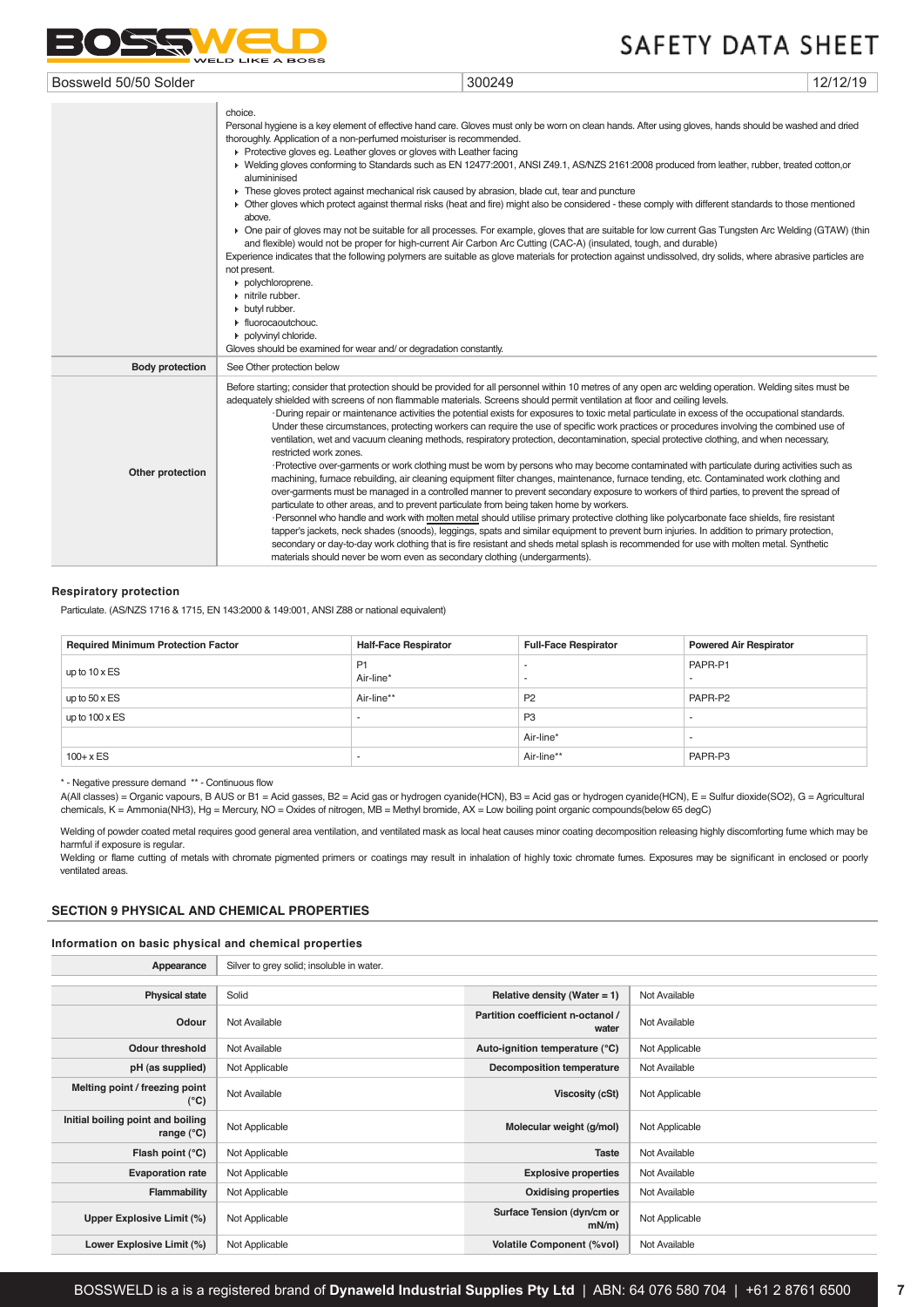

| Bossweld 50/50 Solder      |                | 300249                |                | 12/12/19 |
|----------------------------|----------------|-----------------------|----------------|----------|
|                            |                |                       |                |          |
| Vapour pressure (kPa)      | Not Applicable | Gas group             | Not Available  |          |
| Solubility in water        | Immiscible     | pH as a solution (1%) | Not Applicable |          |
| Vapour density $(Air = 1)$ | Not Applicable | VOC q/L               | Not Available  |          |

# **SECTION 10 STABILITY AND REACTIVITY**

| Reactivity                                 | See section 7                                                                                                                        |
|--------------------------------------------|--------------------------------------------------------------------------------------------------------------------------------------|
| <b>Chemical stability</b>                  | • Unstable in the presence of incompatible materials.<br>▶ Product is considered stable.<br>Hazardous polymerisation will not occur. |
| Possibility of hazardous<br>reactions      | See section 7                                                                                                                        |
| <b>Conditions to avoid</b>                 | See section 7                                                                                                                        |
| Incompatible materials                     | See section 7                                                                                                                        |
| <b>Hazardous decomposition</b><br>products | See section 5                                                                                                                        |

# **SECTION 11 TOXICOLOGICAL INFORMATION**

## **Information on toxicological effects**

| Inhaled             | Inhalation of dusts, generated by the material, during the course of normal handling, may be harmful.<br>There is strong evidence to suggest that this material can cause, if inhaled once, very serious, irreversible damage of organs.<br>There is some evidence to suggest that the material can cause respiratory irritation in some persons. The body's response to such irritation can cause<br>further lung damage.<br>Fumes evolved during welding operations may be irritating to the upper-respiratory tract and may be harmful if inhaled.<br>The inhalation of small particles of metal oxide results in sudden thirst, a sweet, metallic foul taste, throat irritation, cough, dry mucous membranes,<br>tiredness and general unwellness. Headache, nausea and vomiting, fever or chills, restlessness, sweating, diarrhoea, excessive urination and prostration<br>may also occur.<br>Carbon monoxide poisoning results in breathing problems, diarrhoea and shock. It combines with haemoglobin, the carrier of oxygen in the blood, much<br>more easily than oxygen; the complex formed can disturb muscle function, especially the heart.<br>Inhalation of antimony can cause breathing difficulties and gastrointestinal upset including sore throat, shallow breathing, dizziness, weight loss, gum<br>bleeds and anaemia. Lung swelling and congestion can occur.                                                                                                                                                                                                                                                                                                                                                                                                                                                                                                                                                                                                                                                                                                                                                                                                                                                                                                                                                                                                                                                                                                                                                                                                                               |
|---------------------|---------------------------------------------------------------------------------------------------------------------------------------------------------------------------------------------------------------------------------------------------------------------------------------------------------------------------------------------------------------------------------------------------------------------------------------------------------------------------------------------------------------------------------------------------------------------------------------------------------------------------------------------------------------------------------------------------------------------------------------------------------------------------------------------------------------------------------------------------------------------------------------------------------------------------------------------------------------------------------------------------------------------------------------------------------------------------------------------------------------------------------------------------------------------------------------------------------------------------------------------------------------------------------------------------------------------------------------------------------------------------------------------------------------------------------------------------------------------------------------------------------------------------------------------------------------------------------------------------------------------------------------------------------------------------------------------------------------------------------------------------------------------------------------------------------------------------------------------------------------------------------------------------------------------------------------------------------------------------------------------------------------------------------------------------------------------------------------------------------------------------------------------------------------------------------------------------------------------------------------------------------------------------------------------------------------------------------------------------------------------------------------------------------------------------------------------------------------------------------------------------------------------------------------------------------------------------------------------------------------------|
| Ingestion           | Accidental ingestion of the material may be harmful; animal experiments indicate that ingestion of less than 150 gram may be fatal or may produce serious<br>damage to the health of the individual.<br>There is strong evidence to suggest that this material can cause, if swallowed once, very serious, irreversible damage of organs.<br>Poorly absorbed from the qut, tin salts are most likely to cause poisoning if injected. Tin is highly toxic, producing diarrhoea, muscle paralysis, twitching<br>and nervous damage.<br>Tin salts are not very toxic. However, at high concentration, nausea, vomiting and diarrhoea can occur.<br>Antimony poisoning causes similar symptoms to arsenic poisoning although vomiting is more prominent. There may be changes in the rhythm of the heart<br>beat.                                                                                                                                                                                                                                                                                                                                                                                                                                                                                                                                                                                                                                                                                                                                                                                                                                                                                                                                                                                                                                                                                                                                                                                                                                                                                                                                                                                                                                                                                                                                                                                                                                                                                                                                                                                                       |
| <b>Skin Contact</b> | Skin contact with the material may be harmful; systemic effects may result following absorption.<br>There is strong evidence to suggest that this material, on a single contact with skin, can cause very serious, irreversible damage of organs.<br>There is some evidence to suggest that this material can cause inflammation of the skin on contact in some persons.<br>Ultraviolet (UV) radiation is generated by the electric arc in the welding process. Skin exposure to UV can result in severe burns, often without prior<br>burning.<br>Exposure to infrared (IR) irritation, produced by the electric arc and other flame cutting equipment, may heat the skin surface and the tissues immediately<br>below the surface. Except for this effect, which can progress to thermal burns in some situations, infrared radiation is not dangerous to welders. Most<br>welders are protected by a welder's helmet (or glasses) and protective clothing.<br>Skin contact with antimony compounds may result in redness and severe irritation, with the formation of itchy papules, pustules, skin lesions and small<br>infected blisters (antimony spots) within a few hours.<br>Skin contact may also cause inflammation of the cavity of the nose.<br>Open cuts, abraded or irritated skin should not be exposed to this material<br>Entry into the blood-stream, through, for example, cuts, abrasions or lesions, may produce systemic injury with harmful effects. Examine the skin prior to the<br>use of the material and ensure that any external damage is suitably protected.                                                                                                                                                                                                                                                                                                                                                                                                                                                                                                                                                                                                                                                                                                                                                                                                                                                                                                                                                                                                                        |
| Eye                 | This material can cause eye irritation and damage in some persons.<br>Ultraviolet (UV) radiation can damage the lens of the eye. Many arc welders experience the condition known as "arc-eye", which is a sensation of sand in<br>the eyes. The condition is caused by excessive eye exposure to UV. Exposure to ultraviolet rays may also increase the skin effects of some industrial<br>chemicals (coal tar and cresol compounds, for example).<br>Eye exposure to intense visible light is prevented, for the most part, by the welder's helmet. The arc should never be observed without eye protection.                                                                                                                                                                                                                                                                                                                                                                                                                                                                                                                                                                                                                                                                                                                                                                                                                                                                                                                                                                                                                                                                                                                                                                                                                                                                                                                                                                                                                                                                                                                                                                                                                                                                                                                                                                                                                                                                                                                                                                                                       |
| <b>Chronic</b>      | There has been concern that this material can cause cancer or mutations, but there is not enough data to make an assessment.<br>Repeated or long-term occupational exposure is likely to produce cumulative health effects involving organs or biochemical systems.<br>Ample evidence exists that developmental disorders are directly caused by human exposure to the material.<br>There is some evidence that inhaling this product is more likely to cause a sensitisation reaction in some persons compared to the general population.<br>Principal route of exposure is inhalation of welding fumes from electrodes and workpiece. Reaction products arising from electrode core and flux appear as<br>welding fume depending on welding conditions, relative volatilities of metal oxides and any coatings on the workpiece. Studies of lung cancer among<br>welders indicate that they may experience a 30-40% increased risk compared to the general population. Since smoking and exposure to other cancer-<br>causing agents, such as asbestos fibre, may influence these results, it is not clear whether welding, in fact, represents a significant lung cancer risk.<br>Whilst mild steel welding represents little risk, the stainless steel welder, exposed to chromium and nickel fume, may be at risk and it is this factor which<br>may account for the overall increase in lung cancer incidence among welders. Cold isolated electrodes are relatively harmless.<br>Long-term exposure to low levels of carbon monoxide may cause low body oxygen, heart disease and brain damage, low baby birth weight and increased<br>foetal death and birth defects.<br>Repeated or prolonged exposure to antimony and its compounds may produce inflammation of the mouth cavity, dry throat, metallic taste, gum infection,<br>perforation of the nasal septum and throat, laryngitis, headache, difficulty breathing, indigestion, nausea, vomiting, diarrhoea, loss of appetite, anaemia,<br>weight loss, tightness and pain in the chest, sleeplessness, muscular pain and weakness, dizziness, pharyngitis, bronchitis and pneumonia. Degenerative<br>changes of the liver and kidney may occur.<br>Metal oxides generated by industrial processes such as welding may cause a number of potential health problems. Particles smaller than 5 microns in<br>diameter (which may be breathed in) may cause reduction in lung function. Particles of less than 1.5 microns can be trapped in the lungs, and, depending<br>on the nature of the particle, may cause further serious health consequences. |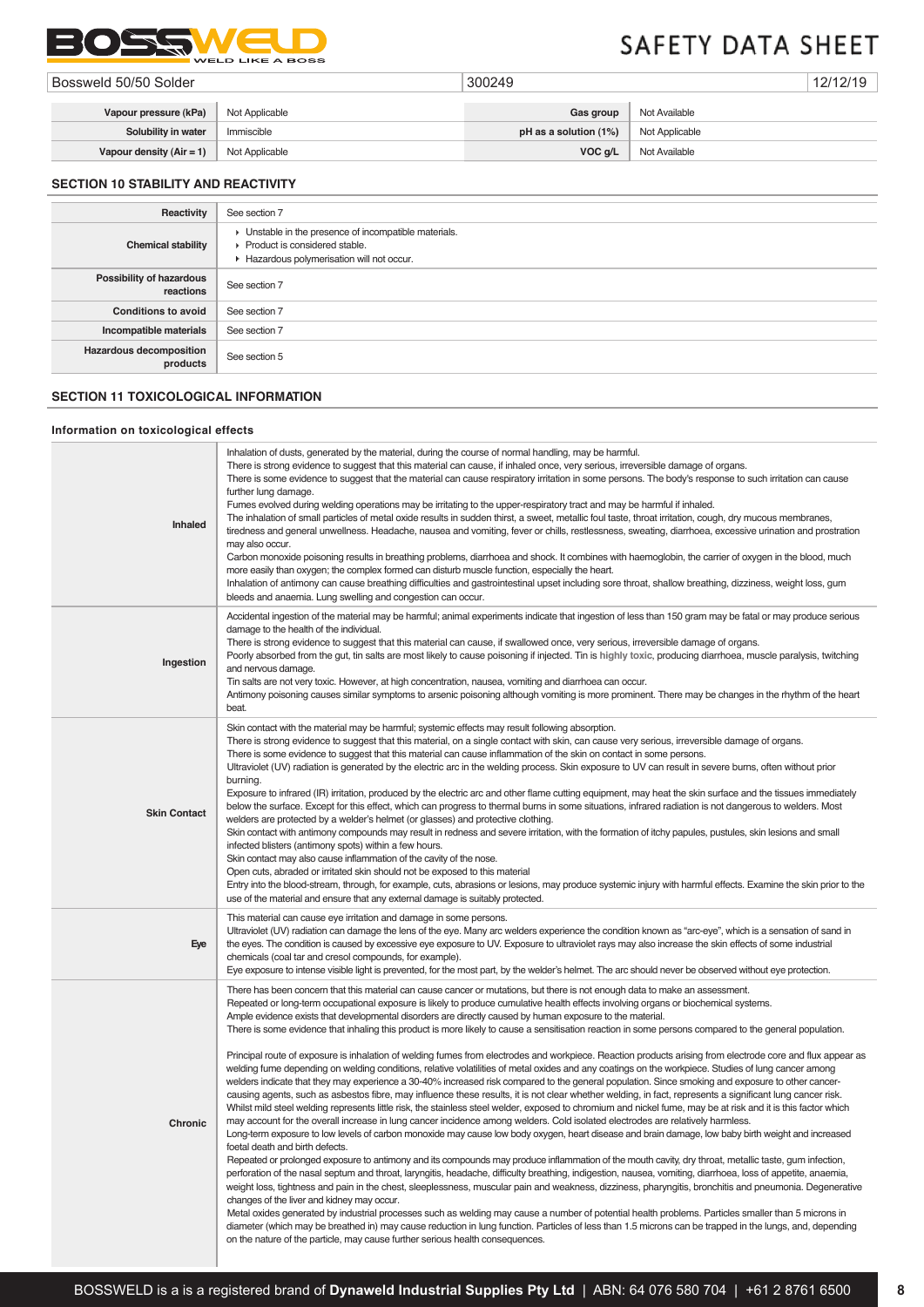

| Bossweld 50/50 Solder | 300249                                                                                                                                                                                                                                                                                                      | 12/12/19 |
|-----------------------|-------------------------------------------------------------------------------------------------------------------------------------------------------------------------------------------------------------------------------------------------------------------------------------------------------------|----------|
|                       | Exposure to fume containing high concentrations of water-soluble chromium (VI) during the welding of stainless steels in confined spaces has been<br>reported to result in chronic chrome intoxication, dermatitis and asthma. Certain insoluble chromium (VI) compounds have been named as carcinogens (by |          |

|                                                               | Exposure to fume containing high concentrations of water-soluble chromium (VI) during the welding of stainless steels in confined spaces has been<br>reported to result in chronic chrome intoxication, dermatitis and asthma. Certain insoluble chromium (VI) compounds have been named as carcinogens (by<br>the ACGIH) in other work environments. Chromium may also appear in welding fumes as Cr2O3 or double oxides with iron. These chromium (III)<br>compounds are generally biologically inert.<br>Welding fume with high levels of ferrous materials may lead to particle deposition in the lungs (siderosis) after long exposure. This clears up when<br>exposure stops. Chronic exposure to iron dusts may lead to eye disorders.<br>Silica and silicates in welding fumes are non-crystalline and believed to be non-harmful.<br>Other welding process exposures can arise from radiant energy UV flash burns, thermal burns or electric shock<br>The welding arc emits ultraviolet radiation at wavelengths that have the potential to produce skin tumours in animals and in over-exposed individuals,<br>however, no confirmatory studies of this effect in welders have been reported.<br>Lead, in large amounts, can affect the blood, nervous system, heart, glands, immune system and digestive system. Anaemia may occur.<br>Metallic dusts generated by the industrial process give rise to a number of potential health problems. The larger particles, above 5 micron, are nose and<br>throat irritants. |                                                                  |  |
|---------------------------------------------------------------|----------------------------------------------------------------------------------------------------------------------------------------------------------------------------------------------------------------------------------------------------------------------------------------------------------------------------------------------------------------------------------------------------------------------------------------------------------------------------------------------------------------------------------------------------------------------------------------------------------------------------------------------------------------------------------------------------------------------------------------------------------------------------------------------------------------------------------------------------------------------------------------------------------------------------------------------------------------------------------------------------------------------------------------------------------------------------------------------------------------------------------------------------------------------------------------------------------------------------------------------------------------------------------------------------------------------------------------------------------------------------------------------------------------------------------------------------------------------------------------------------------------------------------|------------------------------------------------------------------|--|
|                                                               | <b>TOXICITY</b>                                                                                                                                                                                                                                                                                                                                                                                                                                                                                                                                                                                                                                                                                                                                                                                                                                                                                                                                                                                                                                                                                                                                                                                                                                                                                                                                                                                                                                                                                                                  | <b>IRRITATION</b>                                                |  |
| <b>Consolidated Alloys Tin/Lead</b><br>Solders ? Medium Grade | Not Available                                                                                                                                                                                                                                                                                                                                                                                                                                                                                                                                                                                                                                                                                                                                                                                                                                                                                                                                                                                                                                                                                                                                                                                                                                                                                                                                                                                                                                                                                                                    | Not Available                                                    |  |
|                                                               | <b>TOXICITY</b>                                                                                                                                                                                                                                                                                                                                                                                                                                                                                                                                                                                                                                                                                                                                                                                                                                                                                                                                                                                                                                                                                                                                                                                                                                                                                                                                                                                                                                                                                                                  | <b>IRRITATION</b>                                                |  |
|                                                               | dermal (rat) LD50: >2000 mg/kg <sup>[1]</sup>                                                                                                                                                                                                                                                                                                                                                                                                                                                                                                                                                                                                                                                                                                                                                                                                                                                                                                                                                                                                                                                                                                                                                                                                                                                                                                                                                                                                                                                                                    | Not Available                                                    |  |
| lead                                                          | Inhalation (rat) LC50: >5.05 mg/l4 h[1]                                                                                                                                                                                                                                                                                                                                                                                                                                                                                                                                                                                                                                                                                                                                                                                                                                                                                                                                                                                                                                                                                                                                                                                                                                                                                                                                                                                                                                                                                          |                                                                  |  |
|                                                               | Oral (rat) LD50: >2000 mg/kg <sup>[1]</sup>                                                                                                                                                                                                                                                                                                                                                                                                                                                                                                                                                                                                                                                                                                                                                                                                                                                                                                                                                                                                                                                                                                                                                                                                                                                                                                                                                                                                                                                                                      |                                                                  |  |
|                                                               | <b>TOXICITY</b>                                                                                                                                                                                                                                                                                                                                                                                                                                                                                                                                                                                                                                                                                                                                                                                                                                                                                                                                                                                                                                                                                                                                                                                                                                                                                                                                                                                                                                                                                                                  | <b>IRRITATION</b>                                                |  |
| tin                                                           | dermal (rat) LD50: >2000 mg/kg <sup>[1]</sup>                                                                                                                                                                                                                                                                                                                                                                                                                                                                                                                                                                                                                                                                                                                                                                                                                                                                                                                                                                                                                                                                                                                                                                                                                                                                                                                                                                                                                                                                                    | Eye: no adverse effect observed (not irritating) <sup>[1]</sup>  |  |
|                                                               | Oral (rat) LD50: >2000 mg/kg <sup>[1]</sup>                                                                                                                                                                                                                                                                                                                                                                                                                                                                                                                                                                                                                                                                                                                                                                                                                                                                                                                                                                                                                                                                                                                                                                                                                                                                                                                                                                                                                                                                                      | Skin: no adverse effect observed (not irritating) <sup>[1]</sup> |  |
|                                                               | <b>TOXICITY</b>                                                                                                                                                                                                                                                                                                                                                                                                                                                                                                                                                                                                                                                                                                                                                                                                                                                                                                                                                                                                                                                                                                                                                                                                                                                                                                                                                                                                                                                                                                                  | <b>IRRITATION</b>                                                |  |
| antimony                                                      | Oral (rat) LD50: 100 mg/kg <sup>[2]</sup>                                                                                                                                                                                                                                                                                                                                                                                                                                                                                                                                                                                                                                                                                                                                                                                                                                                                                                                                                                                                                                                                                                                                                                                                                                                                                                                                                                                                                                                                                        | Eye: no adverse effect observed (not irritating) <sup>[1]</sup>  |  |
|                                                               |                                                                                                                                                                                                                                                                                                                                                                                                                                                                                                                                                                                                                                                                                                                                                                                                                                                                                                                                                                                                                                                                                                                                                                                                                                                                                                                                                                                                                                                                                                                                  | Skin: no adverse effect observed (not irritating)[1]             |  |
|                                                               | <b>TOXICITY</b>                                                                                                                                                                                                                                                                                                                                                                                                                                                                                                                                                                                                                                                                                                                                                                                                                                                                                                                                                                                                                                                                                                                                                                                                                                                                                                                                                                                                                                                                                                                  | <b>IRRITATION</b>                                                |  |
| welding fumes                                                 | Not Available                                                                                                                                                                                                                                                                                                                                                                                                                                                                                                                                                                                                                                                                                                                                                                                                                                                                                                                                                                                                                                                                                                                                                                                                                                                                                                                                                                                                                                                                                                                    | Not Available                                                    |  |
|                                                               | <b>TOXICITY</b>                                                                                                                                                                                                                                                                                                                                                                                                                                                                                                                                                                                                                                                                                                                                                                                                                                                                                                                                                                                                                                                                                                                                                                                                                                                                                                                                                                                                                                                                                                                  | <b>IRRITATION</b>                                                |  |
| tin fume                                                      | dermal (rat) LD50: >2000 mg/kg <sup>[1]</sup>                                                                                                                                                                                                                                                                                                                                                                                                                                                                                                                                                                                                                                                                                                                                                                                                                                                                                                                                                                                                                                                                                                                                                                                                                                                                                                                                                                                                                                                                                    | Eye: no adverse effect observed (not irritating) <sup>[1]</sup>  |  |
|                                                               | Oral (rat) LD50: >2000 mg/kg <sup>[1]</sup>                                                                                                                                                                                                                                                                                                                                                                                                                                                                                                                                                                                                                                                                                                                                                                                                                                                                                                                                                                                                                                                                                                                                                                                                                                                                                                                                                                                                                                                                                      | Skin: no adverse effect observed (not irritating) <sup>[1]</sup> |  |
|                                                               | <b>TOXICITY</b>                                                                                                                                                                                                                                                                                                                                                                                                                                                                                                                                                                                                                                                                                                                                                                                                                                                                                                                                                                                                                                                                                                                                                                                                                                                                                                                                                                                                                                                                                                                  | <b>IRRITATION</b>                                                |  |
| lead fumes                                                    | dermal (rat) LD50: >2000 mg/kg <sup>[1]</sup>                                                                                                                                                                                                                                                                                                                                                                                                                                                                                                                                                                                                                                                                                                                                                                                                                                                                                                                                                                                                                                                                                                                                                                                                                                                                                                                                                                                                                                                                                    | Not Available                                                    |  |
|                                                               | Inhalation (rat) LC50: >5.05 mg/l4 $h^{[1]}$                                                                                                                                                                                                                                                                                                                                                                                                                                                                                                                                                                                                                                                                                                                                                                                                                                                                                                                                                                                                                                                                                                                                                                                                                                                                                                                                                                                                                                                                                     |                                                                  |  |
|                                                               | Oral (rat) LD50: >2000 mg/kg <sup>[1]</sup>                                                                                                                                                                                                                                                                                                                                                                                                                                                                                                                                                                                                                                                                                                                                                                                                                                                                                                                                                                                                                                                                                                                                                                                                                                                                                                                                                                                                                                                                                      |                                                                  |  |
| Legend:                                                       | 1. Value obtained from Europe ECHA Registered Substances - Acute toxicity 2.* Value obtained from manufacturer's SDS. Unless otherwise specified                                                                                                                                                                                                                                                                                                                                                                                                                                                                                                                                                                                                                                                                                                                                                                                                                                                                                                                                                                                                                                                                                                                                                                                                                                                                                                                                                                                 |                                                                  |  |
|                                                               | data extracted from RTECS - Register of Toxic Effect of chemical Substances                                                                                                                                                                                                                                                                                                                                                                                                                                                                                                                                                                                                                                                                                                                                                                                                                                                                                                                                                                                                                                                                                                                                                                                                                                                                                                                                                                                                                                                      |                                                                  |  |
| <b>LEAD</b>                                                   | WARNING: Lead is a cumulative poison and has the potential to cause abortion and intellectual impairment to unborn children of pregnant workers.                                                                                                                                                                                                                                                                                                                                                                                                                                                                                                                                                                                                                                                                                                                                                                                                                                                                                                                                                                                                                                                                                                                                                                                                                                                                                                                                                                                 |                                                                  |  |
|                                                               |                                                                                                                                                                                                                                                                                                                                                                                                                                                                                                                                                                                                                                                                                                                                                                                                                                                                                                                                                                                                                                                                                                                                                                                                                                                                                                                                                                                                                                                                                                                                  |                                                                  |  |

| <b>WELDING FUMES</b>                        | Most welding is performed using electric arc processes. There has been considerable evidence linking welding activities and cancer risk. Several<br>fumes of thorium-232, which is used in tungsten welding rods. There is consensus that some welding environments, notably in stainless steel welding,<br>carry risks of lung cancer. This may be due to exposure to nickel and chromium (VI) compounds. There is generally an excess risk of lung cancer among<br>welders of around 20-40%.<br><b>WARNING:</b> This substance has been classified by the IARC as Group 1: <b>CARCINOGENIC TO HUMANS</b> .<br>Not available. Refer to individual constituents. |                                 | case-control studies reported excess risk of melanoma of the eye in welders. This association may be due to the presence in some welding environments of |
|---------------------------------------------|------------------------------------------------------------------------------------------------------------------------------------------------------------------------------------------------------------------------------------------------------------------------------------------------------------------------------------------------------------------------------------------------------------------------------------------------------------------------------------------------------------------------------------------------------------------------------------------------------------------------------------------------------------------|---------------------------------|----------------------------------------------------------------------------------------------------------------------------------------------------------|
| <b>LEAD FUMES</b>                           | WARNING: This substance has been classified by the IARC as Group 2B: Possibly Carcinogenic to Humans.                                                                                                                                                                                                                                                                                                                                                                                                                                                                                                                                                            |                                 |                                                                                                                                                          |
| <b>TIN &amp; TIN FUME</b>                   | No significant acute toxicological data identified in literature search.                                                                                                                                                                                                                                                                                                                                                                                                                                                                                                                                                                                         |                                 |                                                                                                                                                          |
|                                             |                                                                                                                                                                                                                                                                                                                                                                                                                                                                                                                                                                                                                                                                  |                                 |                                                                                                                                                          |
| <b>Acute Toxicity</b>                       | ✔                                                                                                                                                                                                                                                                                                                                                                                                                                                                                                                                                                                                                                                                | Carcinogenicity                 | ×                                                                                                                                                        |
| <b>Skin Irritation/Corrosion</b>            | ×                                                                                                                                                                                                                                                                                                                                                                                                                                                                                                                                                                                                                                                                | Reproductivity                  | ✔                                                                                                                                                        |
| Serious Eye Damage/Irritation               | $\times$                                                                                                                                                                                                                                                                                                                                                                                                                                                                                                                                                                                                                                                         | <b>STOT - Single Exposure</b>   | $\times$                                                                                                                                                 |
| <b>Respiratory or Skin</b><br>sensitisation | ×                                                                                                                                                                                                                                                                                                                                                                                                                                                                                                                                                                                                                                                                | <b>STOT - Repeated Exposure</b> | ✓                                                                                                                                                        |
| <b>Mutagenicity</b>                         | ×                                                                                                                                                                                                                                                                                                                                                                                                                                                                                                                                                                                                                                                                | <b>Aspiration Hazard</b>        | $\times$                                                                                                                                                 |
|                                             |                                                                                                                                                                                                                                                                                                                                                                                                                                                                                                                                                                                                                                                                  | Legend:                         | $\blacktriangleright$ - Data either not available or does not fill the criteria for classification                                                       |

 *– Data available to make classification*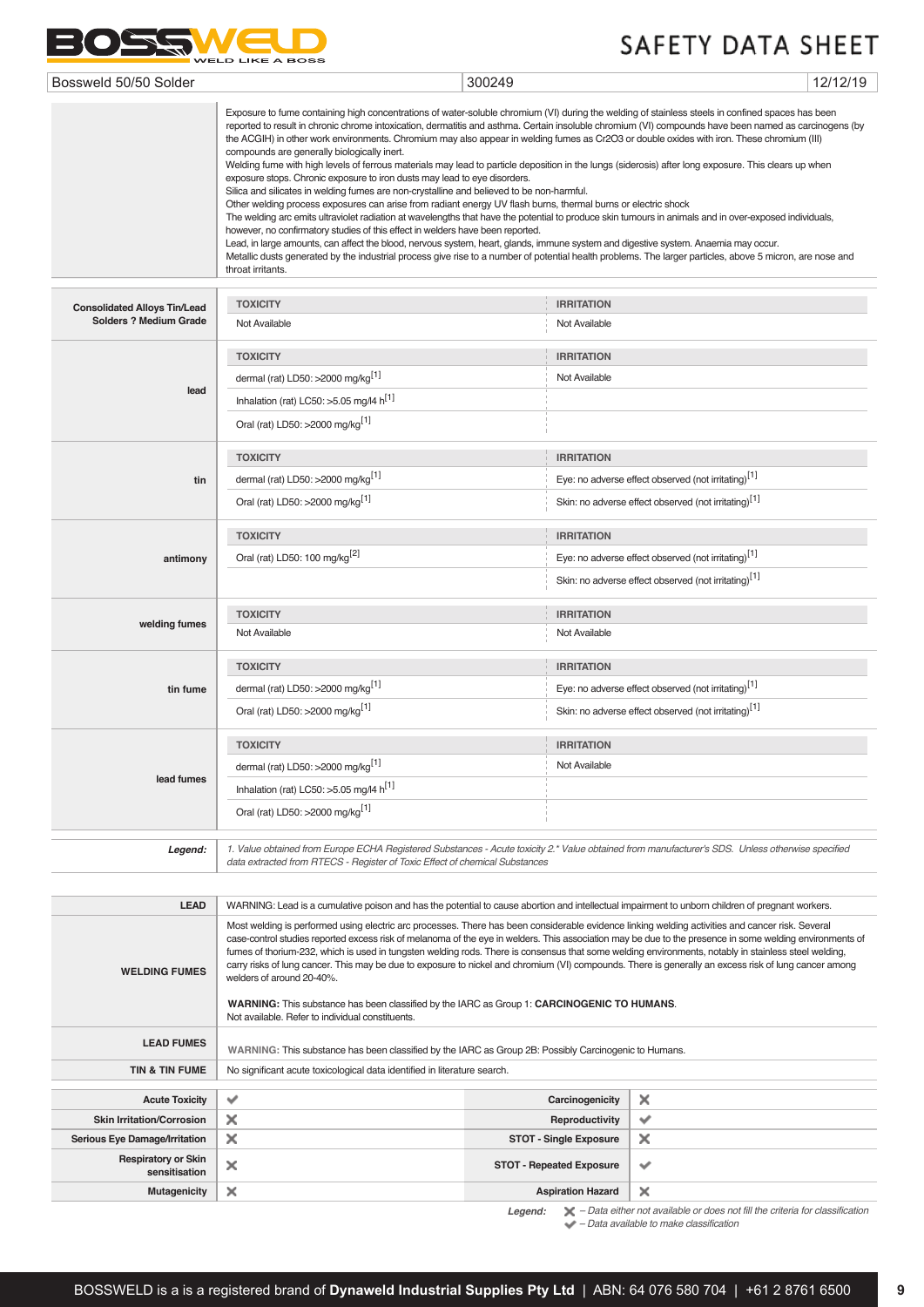

Bossweld 50/50 Solder 300249 2012/12/19 300249

## **SECTION 12 ECOLOGICAL INFORMATION**

| Toxicity                                                             |                  |                           |                               |              |                   |                  |
|----------------------------------------------------------------------|------------------|---------------------------|-------------------------------|--------------|-------------------|------------------|
|                                                                      | <b>ENDPOINT</b>  | <b>TEST DURATION (HR)</b> | <b>SPECIES</b>                |              | VALUE             | <b>SOURCE</b>    |
| <b>Consolidated Alloys Tin/Lead</b><br><b>Solders ? Medium Grade</b> | Not<br>Available | Not Available             | Not Available                 |              | Not<br>Available  | Not<br>Available |
|                                                                      | <b>ENDPOINT</b>  | <b>TEST DURATION (HR)</b> | <b>SPECIES</b>                | VALUE        |                   | <b>SOURCE</b>    |
|                                                                      | <b>LC50</b>      | 96                        | Fish                          |              | 0.001-0.06756mg/L | $\overline{c}$   |
|                                                                      | <b>EC50</b>      | 48                        | Crustacea                     | 0.029mg/L    |                   | $\overline{c}$   |
| lead                                                                 | <b>EC50</b>      | 72                        | Algae or other aquatic plants | 0.0205mg/L   |                   | $\overline{c}$   |
|                                                                      | <b>BCFD</b>      | 8                         | Fish                          | 4.324mg/L    |                   | 4                |
|                                                                      | <b>NOEC</b>      | 672                       | Fish                          | 0.00003mg/L  |                   | $\overline{4}$   |
|                                                                      | <b>ENDPOINT</b>  | <b>TEST DURATION (HR)</b> | <b>SPECIES</b>                | VALUE        |                   | <b>SOURCE</b>    |
|                                                                      | <b>LC50</b>      | 96                        | Fish                          |              | >0.0124mg/L       | $\overline{c}$   |
| tin                                                                  | <b>EC50</b>      | 48                        | Crustacea                     |              | 0.00018mg/L       | 5                |
|                                                                      | <b>EC50</b>      | 72                        | Algae or other aquatic plants |              | 0.009-0.846mg/L   | $\overline{c}$   |
|                                                                      | <b>NOEC</b>      | 72                        | Algae or other aquatic plants |              | $0.001$ -mg/L     | $\overline{c}$   |
|                                                                      | <b>ENDPOINT</b>  | <b>TEST DURATION (HR)</b> | <b>SPECIES</b>                |              | VALUE             | <b>SOURCE</b>    |
| antimony                                                             | <b>LC50</b>      | 96                        | Fish                          |              | $0.93$ mg/L       | $\overline{c}$   |
|                                                                      | <b>EC50</b>      | 48                        | Crustacea                     |              | $>1$ -mg/L        | $\overline{c}$   |
|                                                                      | <b>EC50</b>      | 96                        | Algae or other aquatic plants |              | $0.61$ mg/L       | $\overline{c}$   |
|                                                                      | <b>NOEC</b>      | 720                       | Fish                          |              | >0.0075mg/L       | $\overline{c}$   |
|                                                                      | <b>ENDPOINT</b>  | <b>TEST DURATION (HR)</b> | <b>SPECIES</b>                |              | <b>VALUE</b>      | <b>SOURCE</b>    |
| welding fumes                                                        | Not<br>Available | Not Available             | Not Available                 |              | Not<br>Available  | Not<br>Available |
|                                                                      | <b>ENDPOINT</b>  | <b>TEST DURATION (HR)</b> | <b>SPECIES</b>                | VALUE        |                   | <b>SOURCE</b>    |
|                                                                      | <b>LC50</b>      | 96                        | Fish                          |              | >0.0124mg/L       | $\overline{c}$   |
| tin fume                                                             | <b>EC50</b>      | 48                        | Crustacea                     |              | 0.00018mg/L       | 5                |
|                                                                      | <b>EC50</b>      | 72                        | Algae or other aquatic plants |              | 0.009-0.846mg/L   | $\overline{c}$   |
|                                                                      | <b>NOEC</b>      | 72                        | Algae or other aquatic plants |              | $0.001$ -mg/L     | $\overline{c}$   |
|                                                                      | <b>ENDPOINT</b>  | <b>TEST DURATION (HR)</b> | <b>SPECIES</b>                | <b>VALUE</b> |                   | <b>SOURCE</b>    |
|                                                                      | <b>LC50</b>      | 96                        | Fish                          |              | 0.001-0.06756mg/L | $\overline{c}$   |
|                                                                      | <b>EC50</b>      | 48                        | Crustacea                     | $0.029$ mg/L |                   | $\overline{c}$   |
| lead fumes                                                           | <b>EC50</b>      | 72                        | Algae or other aquatic plants | 0.0205mg/L   |                   | $\overline{c}$   |
|                                                                      | <b>BCFD</b>      | 8                         | Fish                          | 4.324mg/L    |                   | $\overline{4}$   |
|                                                                      | <b>NOEC</b>      | 672                       | Fish                          | 0.00003mg/L  |                   | $\overline{4}$   |
|                                                                      |                  |                           |                               |              |                   |                  |

*Legend: Extracted from 1. IUCLID Toxicity Data 2. Europe ECHA Registered Substances - Ecotoxicological Information - Aquatic Toxicity 3. EPIWIN Suite V3.12 (QSAR) - Aquatic Toxicity Data (Estimated) 4. US EPA, Ecotox database - Aquatic Toxicity Data 5. ECETOC Aquatic Hazard Assessment Data 6. NITE (Japan) - Bioconcentration Data 7. METI (Japan) - Bioconcentration Data 8. Vendor Data*

Very toxic to aquatic organisms, may cause long-term adverse effects in the aquatic environment.

Do NOT allow product to come in contact with surface waters or to intertidal areas below the mean high water mark. Do not contaminate water when cleaning equipment or disposing of equipment wash-waters.

Wastes resulting from use of the product must be disposed of on site or at approved waste sites.

For Metal:

Atmospheric Fate - Metal-containing inorganic substances generally have negligible vapour pressure and are not expected to partition to air.

Environmental Fate: Environmental processes, such as oxidation, the presence of acids or bases and microbiological processes, may transform insoluble metals to more soluble ionic forms. Environmental processes may enhance bioavailability and may also be important in changing solubilities.

Aquatic/Terrestrial Fate: When released to dry soil, most metals will exhibit limited mobility and remain in the upper layer; some will leach locally into ground water and/ or surface water ecosystems when soaked by rain or melt ice. A metal ion is considered infinitely persistent because it cannot degrade further. Once released to surface waters and moist soils their fate depends on solubility and dissociation in water. A significant proportion of dissolved/ sorbed metals will end up in sediments through the settling of suspended particles. The remaining metal ions can then be taken up by aquatic organisms.

For Lead:

Environmental Fate: Lead is assessed as low hazard if it remains in its solid, massive, metallic form. Lead, in the form of alkyls, has been introduced to the environment primarily from leaded gasoline/petrol. These are converted to water-soluble lead compounds of high toxicity and availability to plants.

Atmospheric Fate: Lead is primarily an atmospheric pollutant that enters soil and water as fallout, a process determined by the physical form involved and particle size. Lead, in the form of alkyls, has been introduced to the environment primarily from leaded gasoline/petrol. Lead is absorbed by mammals/humans via vapors, contaminated dust, and fumes.

Terrestrial Fate: Soil - Lead alkyls easily leach from soil to contaminate water sources close to highways.

Tin may exist as either divalent (TinII) or tetravalent (TinIV) cations under environmental conditions. TinII prevails in oxygen-poor water and will readily precipitate as a sulfide or as a hydroxide in alkaline water. Tin(IV) readily breaks down in water through hydrolysis, and can precipitate as a hydroxide. In general, tin(IV) would be expected to be the only stable ionic species in the weathering cycle. Tin is generally considered to be relatively immobile in the environment. In water tin may partition to soils and sediments, where it may adhere to soil particles thus reducing its mobility. Some transportation may occur if it adheres to suspended sediments.

For Antimony (Sb):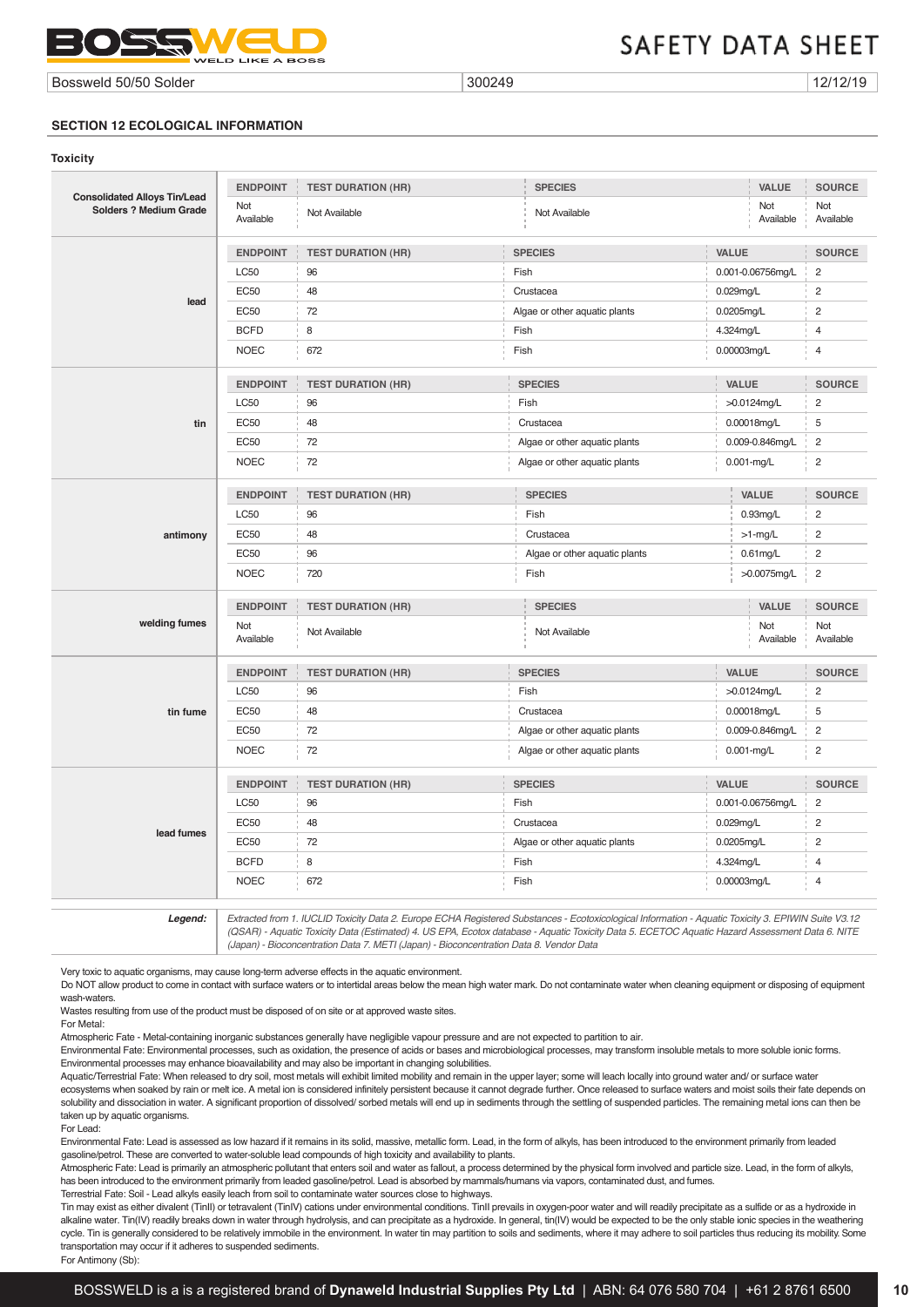

#### Bossweld 50/50 Solder 300249 2012/12/19 300249

Environmental Fate: Antimony occurs naturally in the Earth Os crust and in seawater. The substance is found mainly as sulfides and oxides - sometimes as native metal. About 114 minerals containing antimony are known. Industrial dust and exhaust gases of cars and oil fuels are the main sources of antimony in urban air. Changes in mobility occur when the metal transforms to a more or less soluble form.

Atmospheric Fate: Antimony trioxide is emitted to air principally in the form of fine particulate matter and strongly absorbs ultraviolet radiation, which causes darkening of the substance. When light is removed, the substance will return to a white color.

**DO NOT** discharge into sewer or waterways.

#### **Persistence and degradability**

| Ingredient | Persistence: Water/Soil               | Persistence: Air                      |
|------------|---------------------------------------|---------------------------------------|
|            | No Data available for all ingredients | No Data available for all ingredients |
|            |                                       |                                       |

#### **Bioaccumulative potential**

| Ingredient       | <b>Bioaccumulation</b>                |  |
|------------------|---------------------------------------|--|
|                  | No Data available for all ingredients |  |
| Mobility in soil |                                       |  |
| Ingredient       | <b>Mobility</b>                       |  |
|                  | No Data available for all ingredients |  |

# **SECTION 13 DISPOSAL CONSIDERATIONS**

# **Waste treatment methods**

| Product / Packaging disposal | • Containers may still present a chemical hazard/danger when empty.<br>▶ Return to supplier for reuse/ recycling if possible.<br>Otherwise:<br>If container can not be cleaned sufficiently well to ensure that residuals do not remain or if the container cannot be used to store the same product, then<br>puncture containers, to prevent re-use, and bury at an authorised landfill.<br>• Where possible retain label warnings and SDS and observe all notices pertaining to the product.<br>DO NOT allow wash water from cleaning or process equipment to enter drains.<br>It may be necessary to collect all wash water for treatment before disposal.<br>In all cases disposal to sewer may be subject to local laws and regulations and these should be considered first.<br>• Where in doubt contact the responsible authority.<br>► Recycle wherever possible or consult manufacturer for recycling options.<br>Consult State Land Waste Management Authority for disposal.<br>▶ Bury residue in an authorised landfill.<br>▶ Recycle containers if possible, or dispose of in an authorised landfill. |
|------------------------------|-------------------------------------------------------------------------------------------------------------------------------------------------------------------------------------------------------------------------------------------------------------------------------------------------------------------------------------------------------------------------------------------------------------------------------------------------------------------------------------------------------------------------------------------------------------------------------------------------------------------------------------------------------------------------------------------------------------------------------------------------------------------------------------------------------------------------------------------------------------------------------------------------------------------------------------------------------------------------------------------------------------------------------------------------------------------------------------------------------------------|

## **SECTION 14 TRANSPORT INFORMATION**

#### **Labels Required**

| <b>Marine Pollutant</b> |                |
|-------------------------|----------------|
| <b>HAZCHEM</b>          | Not Applicable |

**Land transport (ADG): NOT REGULATED FOR TRANSPORT OF DANGEROUS GOODS**

**Air transport (ICAO-IATA / DGR): NOT REGULATED FOR TRANSPORT OF DANGEROUS GOODS**

**Sea transport (IMDG-Code / GGVSee): NOT REGULATED FOR TRANSPORT OF DANGEROUS GOODS**

**Transport in bulk according to Annex II of MARPOL and the IBC code** Not Applicable

# **SECTION 15 REGULATORY INFORMATION**

# **Safety, health and environmental regulations / legislation specific for the substance or mixture**

# **LEAD(7439-92-1) IS FOUND ON THE FOLLOWING REGULATORY LISTS**

Australia Exposure Standards

Australia Hazardous Chemical Information System (HCIS) - Hazardous Chemicals Australia Inventory of Chemical Substances (AICS)

| Australia Inventory of Chemical Substances (AICS)                                         |
|-------------------------------------------------------------------------------------------|
| Australia Standard for the Uniform Scheduling of Medicines and Poisons (SUSMP) - Appendix |
| B (Part 3)                                                                                |

Australia Standard for the Uniform Scheduling of Medicines and Poisons (SUSMP) - Schedule 4 IMO IBC Code Chapter 17: Summary of minimum requirements International Agency for Research on Cancer (IARC) - Agents Classified by the IARC

Australia Standard for the Uniform Scheduling of Medicines and Poisons (SUSMP) - Index

**TIN(7440-31-5) IS FOUND ON THE FOLLOWING REGULATORY LISTS** Australia Exposure Standards Australia Inventory of Chemical Substances (AICS)

**ANTIMONY(7440-36-0) IS FOUND ON THE FOLLOWING REGULATORY LISTS**

Monographs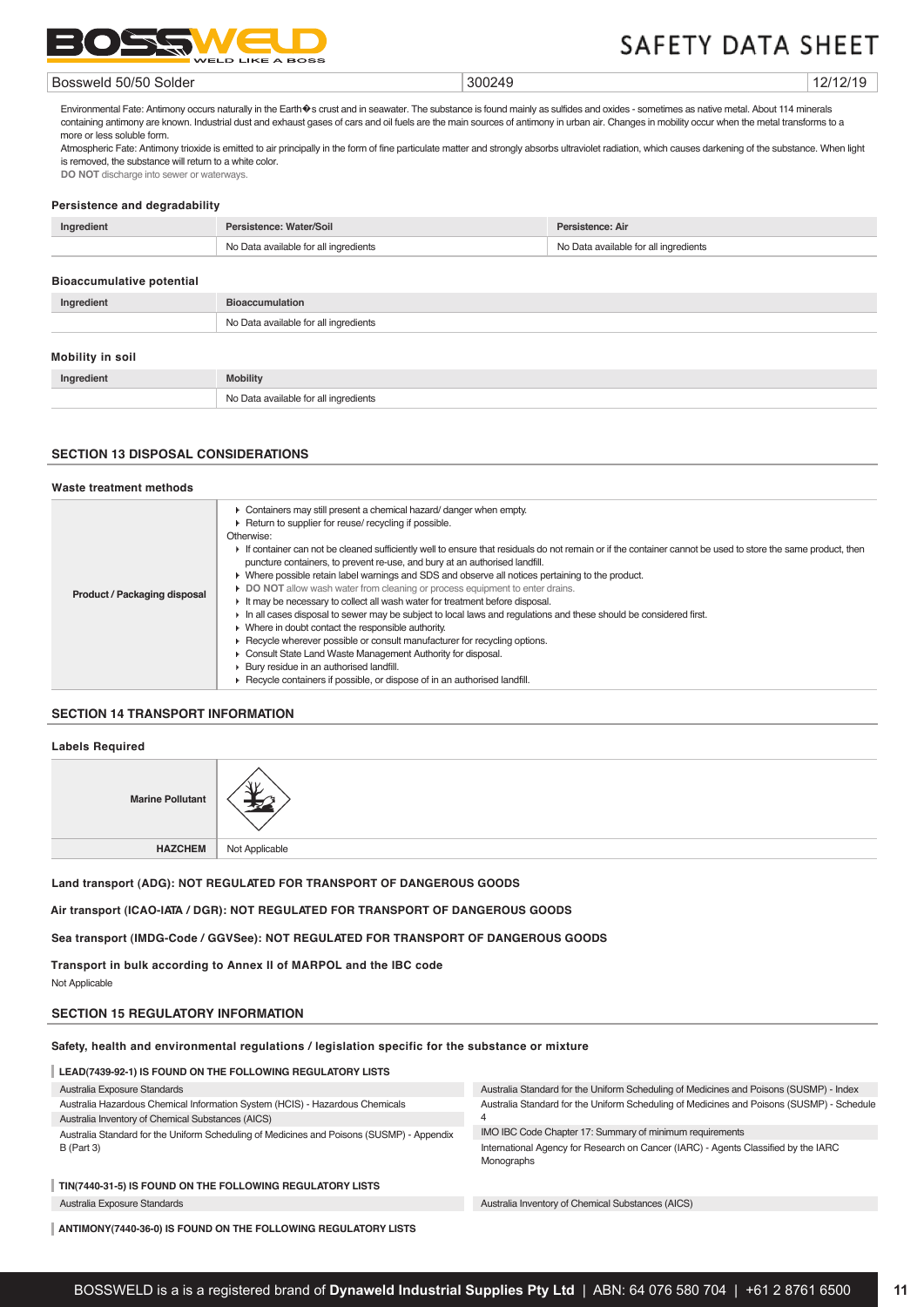

| Bossweld 50/50 Solder                                                                                                                          | 300249                                                                                                                                                                                                                                | 12/12/19 |
|------------------------------------------------------------------------------------------------------------------------------------------------|---------------------------------------------------------------------------------------------------------------------------------------------------------------------------------------------------------------------------------------|----------|
| Australia Dangerous Goods Code (ADG Code) - Dangerous Goods List<br>Australia Dangerous Goods Code (ADG Code) - List of Emergency Action Codes | Australia Standard for the Uniform Scheduling of Medicines and Poisons (SUSMP) - Part 2,<br>Section Seven - Appendix I                                                                                                                |          |
| Australia Exposure Standards<br>Australia Hazardous chemicals which may require Health Monitoring                                              | Australia Standard for the Uniform Scheduling of Medicines and Poisons (SUSMP) - Schedule                                                                                                                                             |          |
| Australia Inventory of Chemical Substances (AICS)<br>Australia Standard for the Uniform Scheduling of Medicines and Poisons (SUSMP) - Index    | International Air Transport Association (IATA) Dangerous Goods Regulations<br>International Maritime Dangerous Goods Requirements (IMDG Code)<br>United Nations Recommendations on the Transport of Dangerous Goods Model Regulations |          |
| WELDING FUMES(NOT AVAILABLE) IS FOUND ON THE FOLLOWING REGULATORY LISTS                                                                        |                                                                                                                                                                                                                                       |          |
| Australia Exposure Standards                                                                                                                   | International Agency for Research on Cancer (IARC) - Agents Classified by the IARC<br>Monographs                                                                                                                                      |          |
| TIN FUME(7440-31-5) IS FOUND ON THE FOLLOWING REGULATORY LISTS                                                                                 |                                                                                                                                                                                                                                       |          |
| Australia Exposure Standards                                                                                                                   | Australia Inventory of Chemical Substances (AICS)                                                                                                                                                                                     |          |
| LEAD FUMES(7439-92-1.) IS FOUND ON THE FOLLOWING REGULATORY LISTS                                                                              |                                                                                                                                                                                                                                       |          |
| Australia Dangerous Goods Code (ADG Code) - Dangerous Goods List<br>Australia Dangerous Goods Code (ADG Code) - List of Emergency Action Codes | Australia Standard for the Uniform Scheduling of Medicines and Poisons (SUSMP) - Schedule<br>4                                                                                                                                        |          |
| Australia Exposure Standards                                                                                                                   | IMO IBC Code Chapter 17: Summary of minimum requirements                                                                                                                                                                              |          |
| Australia Hazardous Chemical Information System (HCIS) - Hazardous Chemicals<br>Australia Inventory of Chemical Substances (AICS)              | International Agency for Research on Cancer (IARC) - Agents Classified by the IARC<br>Monographs                                                                                                                                      |          |
| Australia Standard for the Uniform Scheduling of Medicines and Poisons (SUSMP) - Appendix<br>$B$ (Part 3)                                      | International Air Transport Association (IATA) Dangerous Goods Regulations<br>International Maritime Dangerous Goods Requirements (IMDG Code)                                                                                         |          |
| Australia Standard for the Uniform Scheduling of Medicines and Poisons (SUSMP) - Index                                                         | United Nations Recommendations on the Transport of Dangerous Goods Model Regulations                                                                                                                                                  |          |

#### **National Inventory Status**

| <b>National Inventory</b>     | <b>Status</b>                                                                                                                                                                                            |
|-------------------------------|----------------------------------------------------------------------------------------------------------------------------------------------------------------------------------------------------------|
| Australia - AICS              | No (welding fumes)                                                                                                                                                                                       |
| Canada - DSL                  | No (welding fumes)                                                                                                                                                                                       |
| Canada - NDSL                 | No (lead; tin fume; antimony; welding fumes; tin; lead fumes)                                                                                                                                            |
| China - IECSC                 | No (welding fumes)                                                                                                                                                                                       |
| Europe - EINEC / ELINCS / NLP | No (welding fumes)                                                                                                                                                                                       |
| Japan - ENCS                  | No (lead; tin fume; antimony; welding fumes; tin; lead fumes)                                                                                                                                            |
| Korea - KECI                  | No (welding fumes)                                                                                                                                                                                       |
| New Zealand - NZIoC           | No (welding fumes)                                                                                                                                                                                       |
| Philippines - PICCS           | No (welding fumes)                                                                                                                                                                                       |
| <b>USA - TSCA</b>             | No (welding fumes)                                                                                                                                                                                       |
| Taiwan - TCSI                 | No (welding fumes)                                                                                                                                                                                       |
| Mexico - INSQ                 | No (welding fumes)                                                                                                                                                                                       |
| Vietnam - NCI                 | No (welding fumes)                                                                                                                                                                                       |
| Russia - ARIPS                | No (welding fumes)                                                                                                                                                                                       |
| Thailand - TECI               | No (lead; antimony; welding fumes; lead fumes)                                                                                                                                                           |
| Legend:                       | Yes = All CAS declared ingredients are on the inventory<br>No = Not determined or one or more ingredients are not on the inventory and are not exempt from listing(see specific ingredients in brackets) |

## **SECTION 16 OTHER INFORMATION**

| Pavieio<br><b>MOTE</b><br>ац        | 1۵۸<br>118<br>ı.<br>. |
|-------------------------------------|-----------------------|
| ют                                  |                       |
| and the contract of the contract of | 181                   |
| the contract of the contract of the |                       |

#### **SDS Version Summary**

| Version | <b>Issue</b><br>Date | <b>Sections Updated</b>                                                                                                                                                                                                                                                                                                                                                                                                                                                                                                                                                                                                                                                                                                                                                         |
|---------|----------------------|---------------------------------------------------------------------------------------------------------------------------------------------------------------------------------------------------------------------------------------------------------------------------------------------------------------------------------------------------------------------------------------------------------------------------------------------------------------------------------------------------------------------------------------------------------------------------------------------------------------------------------------------------------------------------------------------------------------------------------------------------------------------------------|
| 5.1.1.1 | 27/06/2017           | Classification                                                                                                                                                                                                                                                                                                                                                                                                                                                                                                                                                                                                                                                                                                                                                                  |
| 6.1.1.1 | 19/09/2018           | Acute Health (eye), Acute Health (inhaled), Acute Health (skin), Acute Health (swallowed), Advice to Doctor, Appearance, Chronic Health,<br>Classification, Disposal, Engineering Control, Environmental, Fire Fighter (extinguishing media), Fire Fighter (fire/explosion hazard),<br>Fire Fighter (fire incompatibility), First Aid (eye), First Aid (inhaled), First Aid (skin), Handling Procedure, Ingredients, Instability<br>Condition, Personal Protection (other), Personal Protection (Respirator), Personal Protection (eye), Personal Protection (hands/feet),<br>Physical Properties, Spills (major), Spills (minor), Storage (storage incompatibility), Storage (storage requirement), Storage (suitable<br>container), Supplier Information, Synonyms, Use, Name |

#### **Other information**

Classification of the preparation and its individual components has drawn on official and authoritative sources as well as independent review by the Chemwatch Classification committee using available literature references.

The SDS is a Hazard Communication tool and should be used to assist in the Risk Assessment. Many factors determine whether the reported Hazards are Risks in the workplace or other settings. Risks may be determined by reference to Exposures Scenarios. Scale of use, frequency of use and current or available engineering controls must be considered.

#### **Definitions and abbreviations**

PC-TWA: Permissible Concentration-Time Weighted Average

PC-STEL: Permissible Concentration-Short Term Exposure Limit